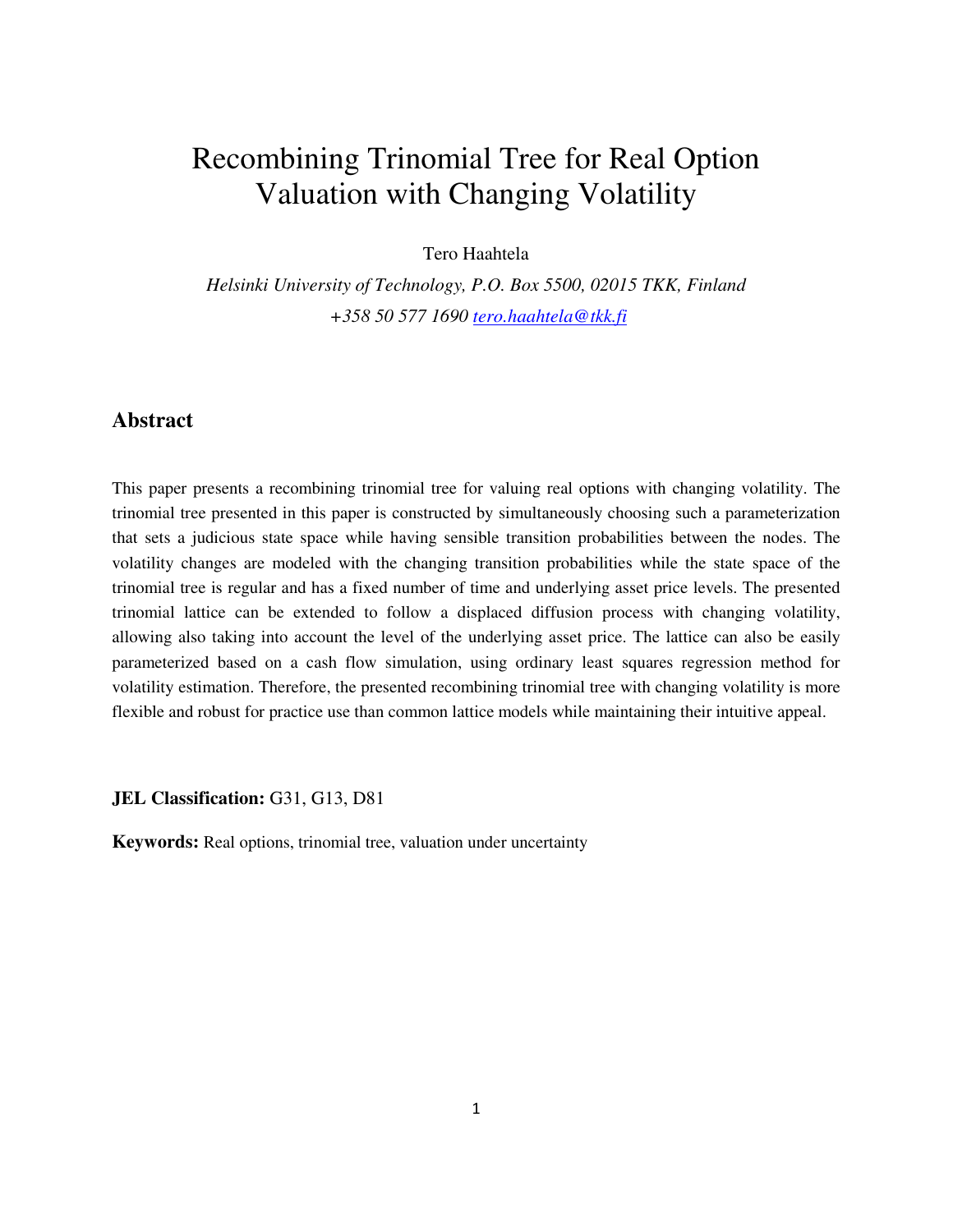#### **1. Introduction**

Volatility estimation is often the most difficult task in financial option valuation. It is even more challenging with real options, as there is not always a tractable underlying asset with a known process and the volatility does not remain the same during the investment period. Volatility tends to decline over the time during many investment projects as new information and knowledge is gathered. The valuation method applied should also take this into account. On the other hand, a practical valuation method should also be robust and intuitively appealing. Therefore, this paper presents a recombining trinomial lattice for real option valuation (ROV) with changing volatility. The trinomial tree suggested and also its parameterization is straightforward, and as a lattice method, it is also capable to value investments with several interacting parallel and sequential real options.

Contrary to financial options, the underlying asset value in ROV in the beginning is not often a known market-based value but more like an estimate with uncertainty. This is second order uncertainty, or ambiguity, meaning that the underlying asset value is not known well in the beginning. Then, after market information gathering and own activities over time, more reliable estimation of the investment's expected value and its volatility can be made. As a result, volatility tends to decline over the time during many investment projects. For example, knowing the realized product sales for earlier time period is likely to improve the forward-looking estimation of the overall demand.

While the volatility changes with financial options can be considered quit smooth, the situation is often different with real options. Usually the new information arrival, especially in case of R&D investments, is infrequent, and some of the uncertainty only reveals after own work. Instead of assuming continuous fluctuation according to the geometric Brownian motion, Willner (1995) suggests using pure jump process and Schwartz & Moon (2000) apply mixed jump-diffusion process. Nevertheless, even a univariate yet time-dependent stochastic process may provide a realistic approach for valuation. Managerial decisions related to the projects usually do not happen continuously but rather at certain time periods. The decisions, i.e. option exercise decisions, are made mostly at certain time points when new information from own activities and markets is gathered and analyzed. As a result, an investment can be considered as staged investment, or like a sequence of call options. More accurate multivariate modeling of the underlying asset value, if even possible, is not therefore necessary between the decision points, as long as the underlying asset value is approximated correctly at the decision point for making optimal decision about option exercise. Because of this rather discrete than continuous approach in decision making, a univariate uncertainty modeling is also able to capture the reality as well.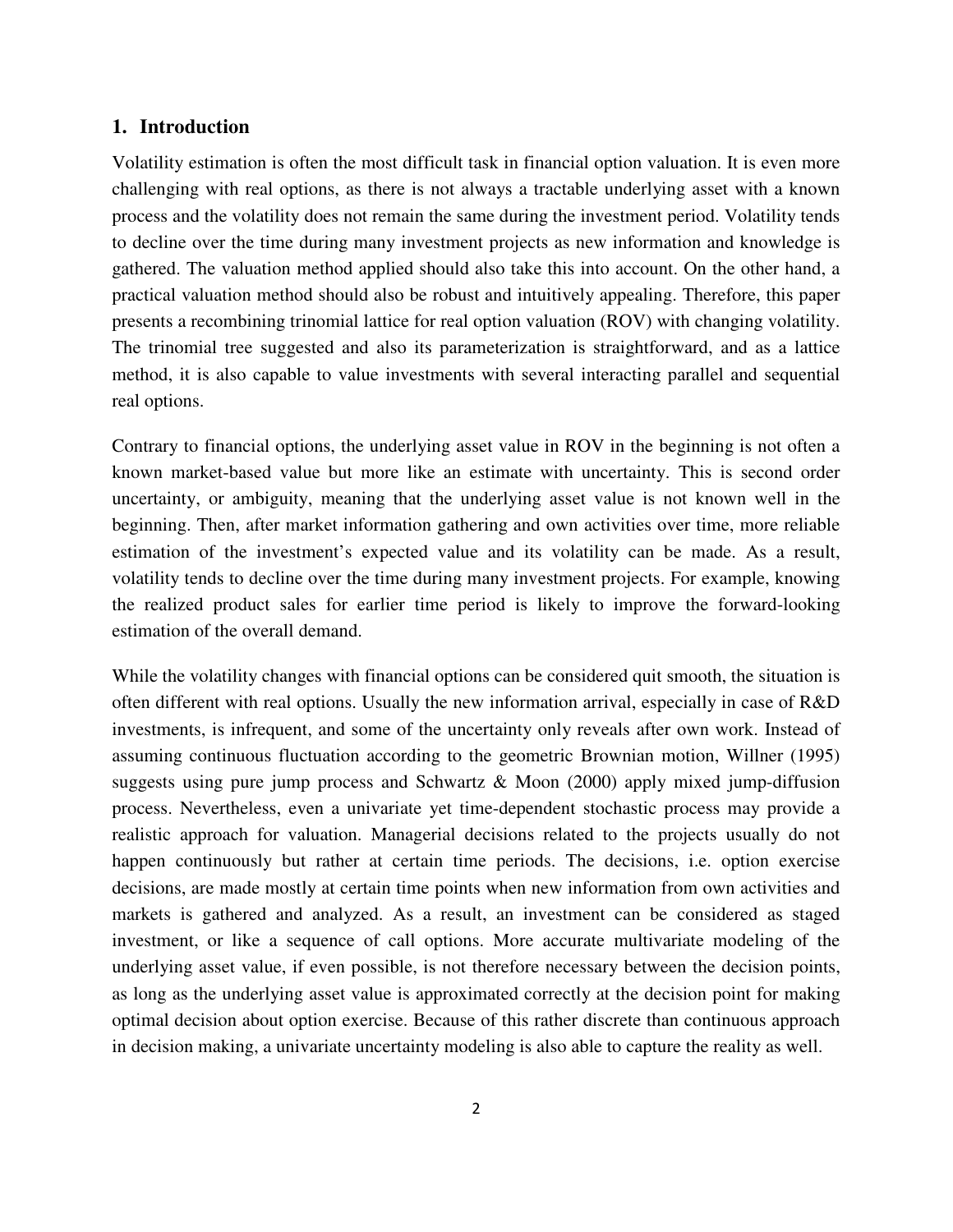Changing volatility with a standard binomial lattice is problematic since the declining volatility means that the tree would not recombine. Without recombining, tree-based real options analysis is impracticable. Guthrie (2009) suggests a modification for binomial tree so that it allows changing volatility. The size of up and down movements and their corresponding transition probabilities are constant throughout the tree, but the time periods are of unequal length. When volatility is high, the time periods are short, so that the state variable changes frequently by the standardized amount. When volatility is lower, the periods are longer so that the changes in the state variable are less frequent. This binomial tree is presented on the left in figure 1.

The method suggested by Guthrie (2009) is sufficiently straightforward extension to the basic CRR binomial tree and as such suitable for practitioners. One shortcoming of the approach is that because of the changing time period lengths, option exercise dates do not necessarily match precisely the actual decision moments. With several different volatility time periods, change in any single volatility during modeling requires adjusting the exercise dates and functions to the correct nodes. The length of times steps needs to be small enough everywhere in a tree for this adjusting to be possible. This is also required so that the transition probabilities would not become negative anywhere in a tree<sup>1</sup>. Another shortcoming is that in case of very small or even non-existing volatility during some time period, any up or down movement deviating from the expected future value - increasing according to the risk-free rate – would make the tree construction impossible.

The trinomial tree presented in this paper is constructed by simultaneously choosing such a parameterization that sets a judicious state space while having sensible transition probabilities between the nodes. The volatility changes are modeled with the changing transition probabilities while the state space of the trinomial tree is regular and has a fixed number of time and underlying asset price levels. This is illustrated on the right side of figure 1, where the width of the arrow in the trinomial tree exemplifies the risk-neutral transition probabilities for up, middle and down movement. In the beginning, when the volatility is higher, the probability of going up or down is larger (thick arrows) than probability of moving to the middle value (thin arrow). Later, when the volatility has diminished, the probability of moving to the middle node is larger (thick arrow) and probabilities for up and down movements (thin arrows) are smaller.

The parameterization presented in this paper for the trinomial tree is an exact solution both to the expected mean value and variance instead of being only an approximation for the variance. Unlike Boyle (1988), the transition probabilities also remain always stable for all dispersion

 $1$  Known issue also with standard (Cox-Ross-Rubinstein 1979) binomial tree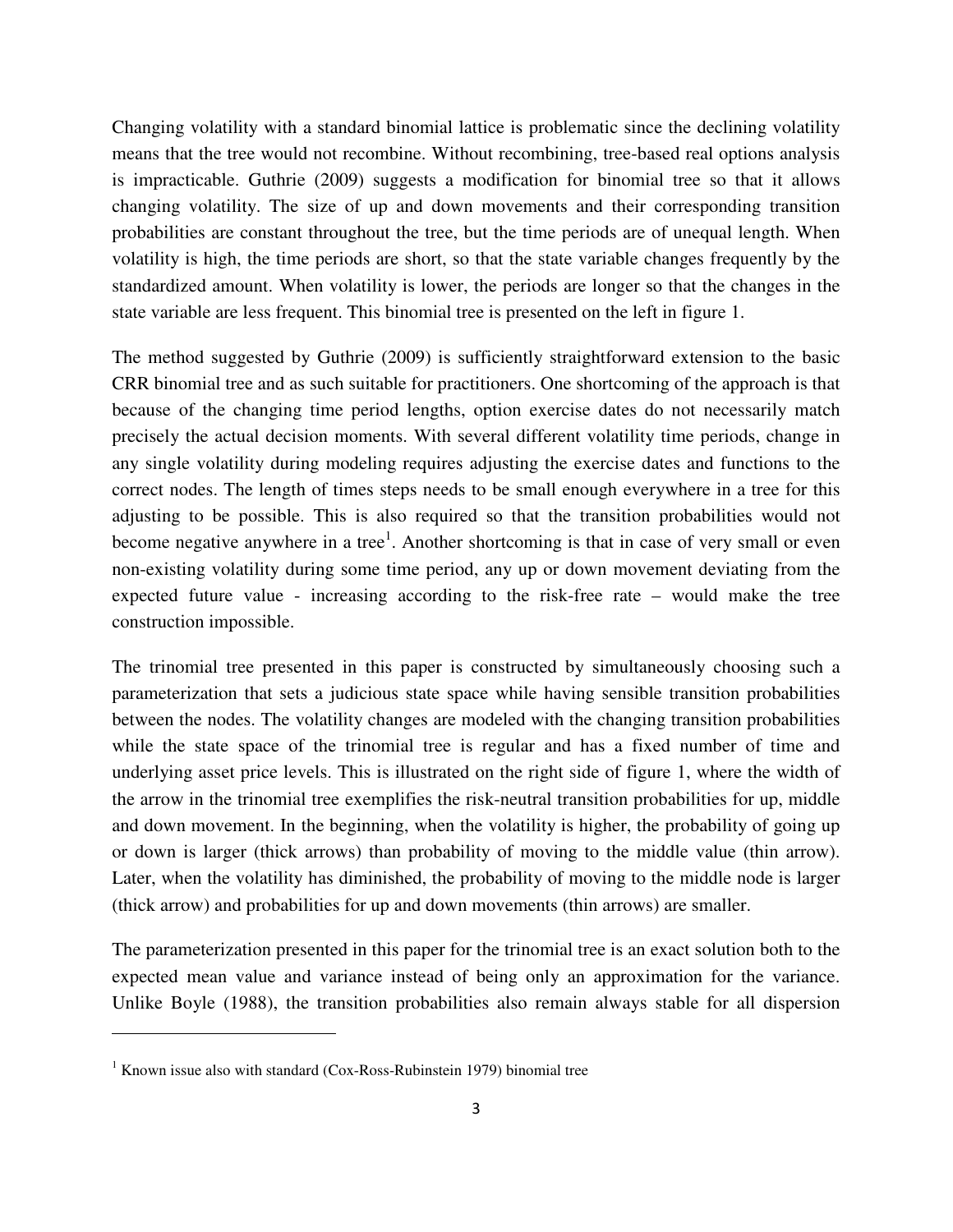parameter values  $\lambda > 1$ . Also, recombining is set so that  $u \cdot d = d \cdot u = m^2 = e^{2r\Delta t}$ , because otherwise the discretized system would not hold with small or even zero volatility. The trinomial tree is always stable regardless of the length of the time step. Equations to describe stochastic process up and down movements are more accurate even with longer time steps. This is required because the time steps with real option valuation are chosen, due to managerial practicality, to be longer than is commonly used for financial options.



**Figure 1: Comparison of Guthrie (2009) binomial tree (left) and the trinomial tree (right) presented in this paper. Thickness of the arrows in the trinomial tree illustrates the transition probabilities between the tree nodes.** 

This paper also presents a parameterization for the trinomial tree with changing volatility based on cash flow simulation. Therefore this paper also extends research of Copeland & Antikarov (2001), Herath & Park (2002), Mun (2003, 2006), Brandão (2005a, 2005b), Godinho (2006), and Haahtela (2008), applying Monte Carlo simulation on cash flows to consolidate a highdimensional stochastic process of several correlated variables into a low-dimension (univariate) geometric Brownian motion process. The volatility parameter  $σ$  of the underlying asset is then estimated by calculating the standard deviation of the simulated probability distribution for the rate of return. Similarly to Godinho (2006) and Haahtela (2008), cash flow and volatility realizations are conditional on earlier cash flow realizations, and ordinary least squares regression approach is used to estimate the continuation value and its volatility. In contrast with other cash flow simulation based consolidated approaches, the modeling presented in this paper allows changes in volatility while keeping the lattice recombining. Also, while most cash flow simulation based methods commonly assume underlying asset to follow geometric Brownian motion, the modeling and parameterization also allows use of displaced diffusion process of Rubinstein (1983) similarly to Camara (2002), Camara & Cheung (2004), and Haahtela (2006).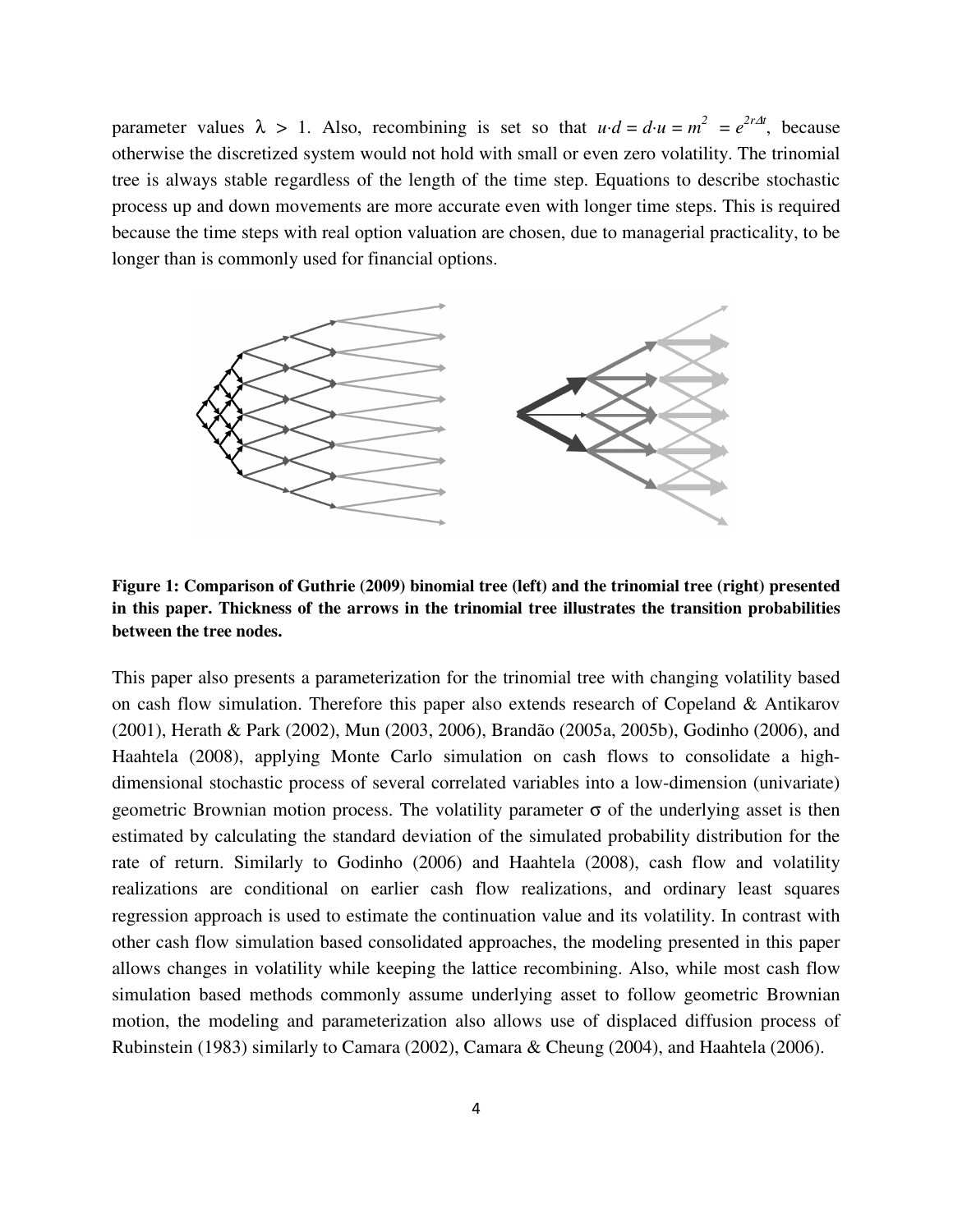Next section discusses lattice methods and most common binomial trees. Section 3 extends the theoretical background of lattice methods and discusses trinomial trees. The main contribution of this paper is in Section 4 that describes the construction of the recombining trinomial lattice for real option valuation. Volatility changes are modeled with changing transition probabilities while keeping the state space regular with fixed number of time and underlying asset price levels. Section 5 explains how this trinomial lattice can be parameterized based on simulated cash flow calculation and ordinary least squares regression. Section 6 extends this approach further and shows how to apply displaced diffusion process for the trinomial tree. Section 7 concludes the paper.

## **2. Lattice methods**

Lattice models are accurate, robust, and intuitively appealing tools for valuing financial and real options (Hahn 2005, p. 6). Lattices are much more easily explained to and accepted by management because the methodology is much simpler to understand (Mun 2006). This is valuable especially with sequential and parallel compound options, which is often the case in real applications (Trigeorgis 1996, Copeland & Antikarov 2001). They allow valuation of American options with early exercise possibility and they are suitable for valuing barrier options. Lattice methods also allow valuation of derivatives dependent of several underlying assets (Boyle 1988, Kamrad & Ritchken 1991) and they can be applied to several stochastic processes, including mean-reverting process (Hahn & Dyer 2007). Typically lattice methods are of binomial (two states) or trinomial (three states) type, but there are also quadranomial lattices, e.g. for jumpdiffusion process, and pentanomial lattices for rainbow options with two combined and correlated underlying assets (Mun 2006, 306).

Lattice valuation models are based on a simple representation of the evolution of the underlying asset value. The two main ideas with lattice approaches are 1) the modeling of the continuous process with a discrete random walk and 2) the assumption of risk-neutral pricing (Wilmott et al., 1995, 180-181). In the continuous limit, a lattice with an infinite number of time steps to expiration represents a continuous risk-neutral evolution of the asset value. In a lattice method, a tree of possible values of underlying asset prices and their probabilities, given an initial asset price, is built. This tree determines the possible asset prices and the associated probabilities of these asset prices being realized. In other words, a lattice determines the assets prices and probabilities in a state space during each time period over the life-time and at the expiry of the security. The possible values of the security and therefore also the payoff of the option at expiry can then be calculated, and finally, by working back down the tree, the security can be valued. (Wilmott et al., 1995, 182).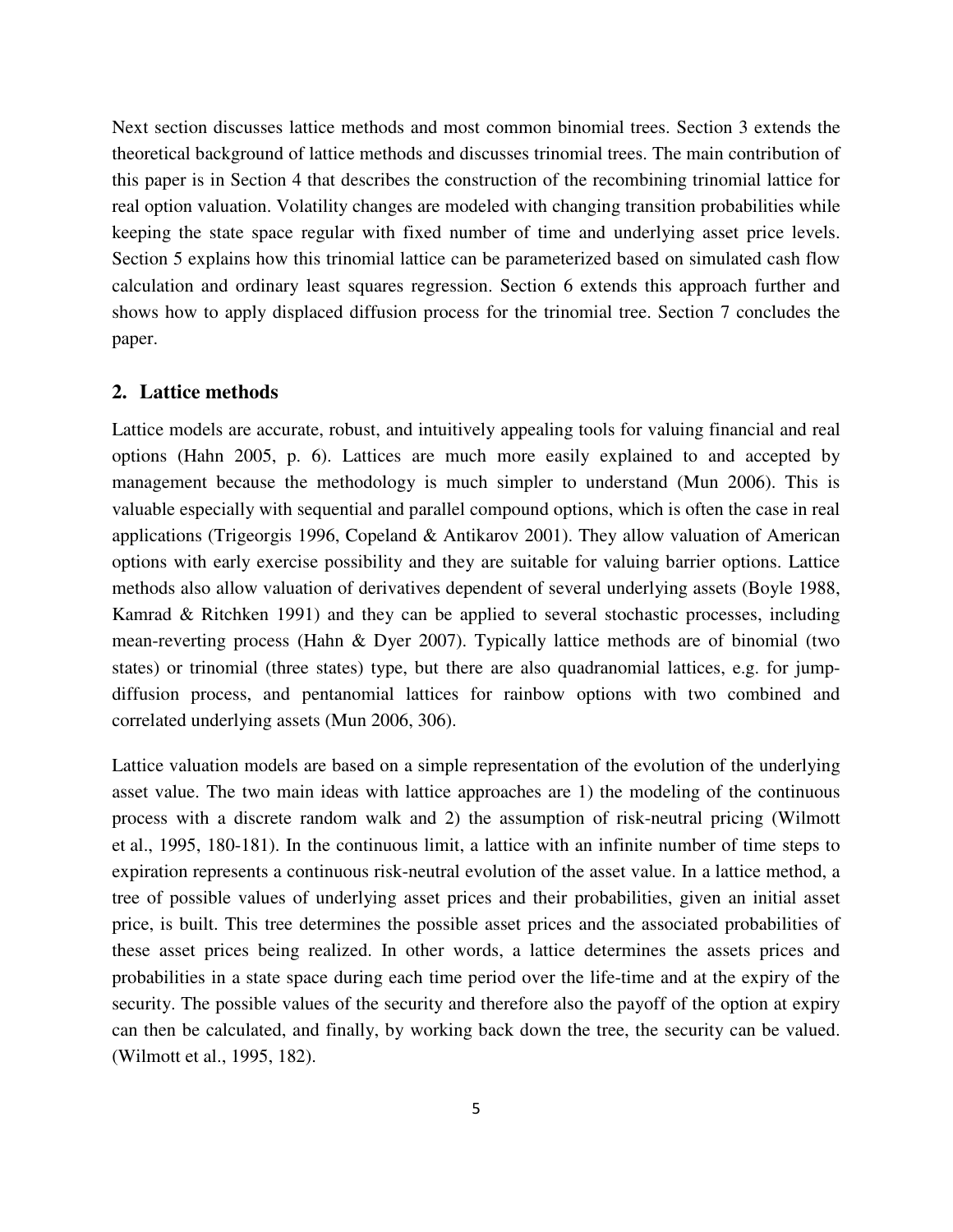Most simple presentation of a lattice model is a binomial model. A binomial approximation for the geometric Brownian motion process may be developed by assuming that during a short time interval ∆*t*, stock prices jump from an initial value, *S*, to either up to new value, *Su*, or down to the new value,  $S_d$ . The transition probability of moving up to  $S_u$  is assumed to be p, so that the probability of moving down to *Sd* is *1-p*. These parameters uniquely determine the evolution of the underlying asset, which, in turn, determine a unique value of the option on the stock. (Easton 1996). However, the parameters *p*, *u*, *q*, and *d* cannot be chosen arbitrarily as they must give correct values according to the continuous-time process for the mean and the variance of the change in the stock price during the time interval ∆*t*. According to Lindeberg's Central Limit Theorem, the following conditions are sufficient to ensure this convergence:

- a) Jumps are independent of the stock price level
- b) The mean of the binomial distribution is equal to the mean of the lognormal distribution
- c) The variance of the binomial distribution is equal to the variance of the lognormal distribution
- d) The probabilities  $p_u$  and  $p_d$  are positive in the limit between 0 and 1 but not equal either to 0 or 1.
- e) The probabilities sum to 1

 $\overline{a}$ 

$$
p_u u + p_d d = e^{r\Delta t} \tag{1}
$$

$$
p_u u^2 + p_d d^2 = e^{(2r + \sigma^2)\Delta t}
$$
 (2)

$$
p_u + p_d = 1; \ 0 < p < 1 \tag{3}
$$

The discretized dynamic process must give correct values to mean, increasing by risk-free interest rate according to the risk-neutral assumption, and variance of the asset dynamics at each time period of length ∆t. Therefore, Equation (1) must hold for the asset price and Equation (2) for the variance. Equation (3) ensures that the transition probabilities remain between 0 and 1, a necessary condition for the discrete world represented by the tree to preclude arbitrage. Another common restrictions is the recombination condition  $u \cdot d = d \cdot u = m^2$  so that the binomial lattice branches reconnect at each step. This is an important issue both from a computational efficiency and modeling simplicity perspective, because there are  $N + 1$  nodes at any stage  $N$ , whereas there are  $2^N$  nodes at the same stage for a non-recombining binomial tree<sup>2</sup>.

 $2$  However, non-recombining binomial trees may be efficient in stage-gate structures common for real options, where only part of the full diffusion process has to be modeled, and numerical accuracy is less important in comparison with financial options.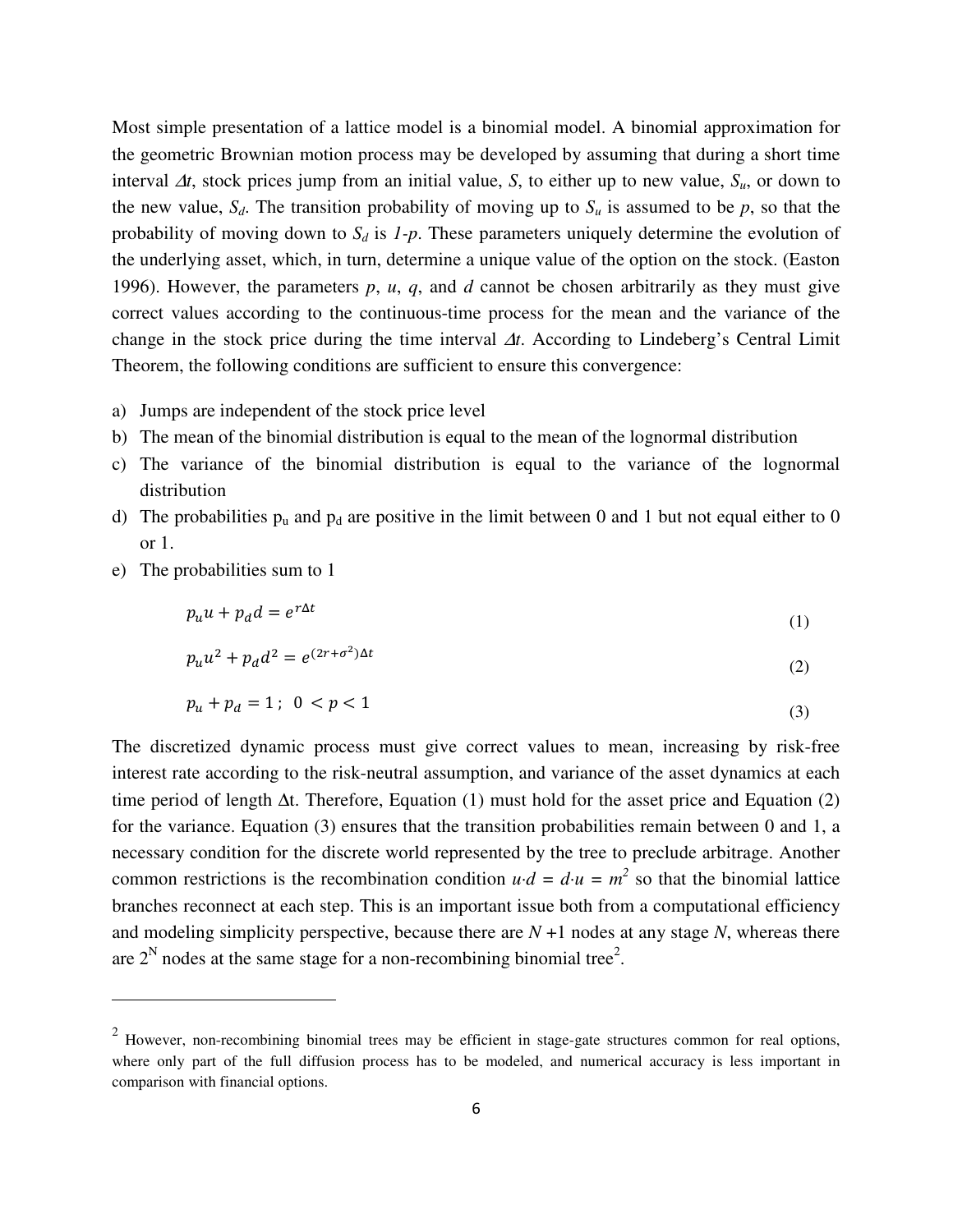There are three equations for the four unknowns, *p*, *u*, *d*, and *q*. In order to determine these unknowns uniquely we require another equation. Equations (2) and (3) determine all the statistically important properties of the discrete random walk. Therefore, the choice of the fourth equation is somewhat arbitrary (Wilmott et al., 1995). The choices for this additional restriction are theoretically infinite, and there is no obvious criterion to choose among these infinite choices, although it should be ideally selected to achieve the desirable convergence properties of the binomial approximation procedure (Tian 1993). All correctly chosen binomial tree parameterizations represent the same discrete constant volatility world, and all converge to the same theory, i.e the constant-volatility Black-Scholes theory, in the continuous limit. As a result, there are in general an infinite number of (equivalent) binomial trees due to a freedom in the choice of overall growth of the price at tree nodes. If all the node prices of a binomial tree are multiplied by some constant (and reasonably small) growth factor, we will end up with another binomial tree which has different (positive) probabilities but represents the same continuous theory. The familiar CRR (Cox, Ross & Rubinstein, 1979) binomial tree has the property that all nodes with same spatial index have the same price, making the CRR tree state space look regular in both spatial and temporal directions. Tian (1993) ensures that the third moment of the discrete time process is also correct according to the continuous-time process. The Rendlemann-Bartter (1979) (RB) and Jarrow-Rudd (1979) (JR) binomial trees have the property that all probabilities are equal to ½. It is also possible to grow the binomial tree precisely along the forward risk-free interest rate curve so that  $ud = e^{2r\Delta t}$ .

Cox, Ross & Rubinstein (1979) set the fourth equation as  $u \cdot d = 1$ , and given the conditions of (1) - (3), as  $\Delta t$  approaches zero, the following equations (4) – (6) hold:

$$
u = e^{\sigma \sqrt{\Delta t}} \tag{4}
$$

$$
d = e^{-\sigma\sqrt{\Delta t}} \tag{5}
$$

$$
p = \frac{(e^{r\Delta t} - d)}{(u - d)}
$$
(6)

CRR is most commonly used binomial model. It consists of a set of nodes, representing possible future stock prices, with a constant logarithmic spacing between these nodes. This spacing is a measure of the future stock price volatility. This leads to a tree with centrality property, meaning that the value of the underlying asset at the central node at time 2·dt is the same as at time zero. CRR model is intuitive and also pedagogically good (Geske & Shastri 1985), because it can be

l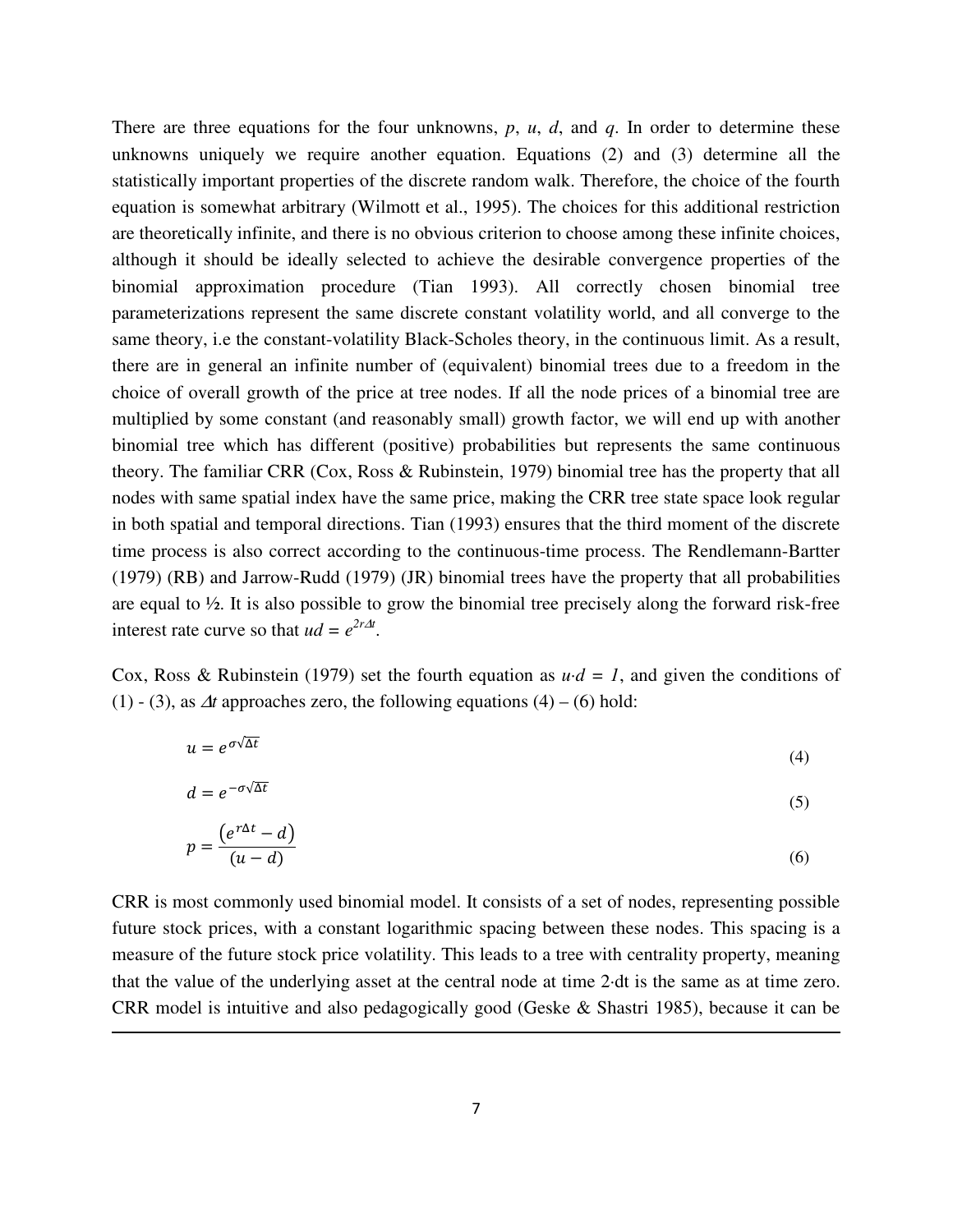used in explaining the idea of risk-neutral pricing and delta hedging while also illustrating the discretized stochastic process graphically. Secondly, before the era of PCs and spreadsheet programs, the computations required by the CRR model for options and the Greeks valuation were easier due to the centrality property. Therefore, CRR has become a de facto standard for binomial models yet some other binomial models are better in terms of consistency, accuracy, stability, and convergence (computational) speed.

The parameters suggested by CRR are an exact solution to Equation (1) but only an approximation for Equation (2) For sufficiently small  $\Delta t$ , (2) can be approximately satisfied. As a result of this approximation, consistency is not perfect, because the variance is slightly downward biased (Trigeorgis 1991). The largest disadvantage of the CRR is that it loses stability if  $\Delta t > \sigma^2/r^2$  and as a result, other probability becomes larger that one and another smaller than zero.

Another way to specify the equations for up and down movements is to set  $p_u = p_d = 0.5$ . In this case,

$$
u = e^{(r - \sigma^2/2)\Delta t + \sigma\sqrt{\Delta t}} \tag{7}
$$

$$
u = e^{(r - \sigma^2/2)\Delta t - \sigma\sqrt{\Delta t}} \tag{8}
$$

$$
ud = e^{2(r - \sigma^2/2)\Delta t} \tag{9}
$$

As a result,  $u \cdot d \neq 1$ , and therefore centrality is lost<sup>3</sup>. The advantage of RB parameterization is that it is an exact solution to the equations (1) and (2), and therefore it has perfect consistency so that the mean and variance of the underlying lognormal diffusion process are the same for any step size. Therefore the lattice is always stable, has correct volatility, and converges faster than CRR to the analytical continuous time solution (Jabbour et al., 2001).

There are two small modifications suggested to the previously mentioned common binomial lattice models so that they would become better for real option valuation purposes. The standard deviation of the proportional change in the stock price in a small interval of time Δt is approximately  $\sigma \sqrt{\Delta t}$ . Therefore, volatility can be interpreted as the standard deviation of the percentage change in the stock price when return is expressed using continuous compounding. Because numerical accuracy requirements are smaller in ROV than with financial options (Mun 2006), most managerially oriented books and their examples suggest using sufficiently long time steps. However, lattice valuation methods assume that Δt is a small time interval, and otherwise

<sup>3</sup> Jabbour, Kramin & Young (2001) present how this can be modeled so that centrality remains as well.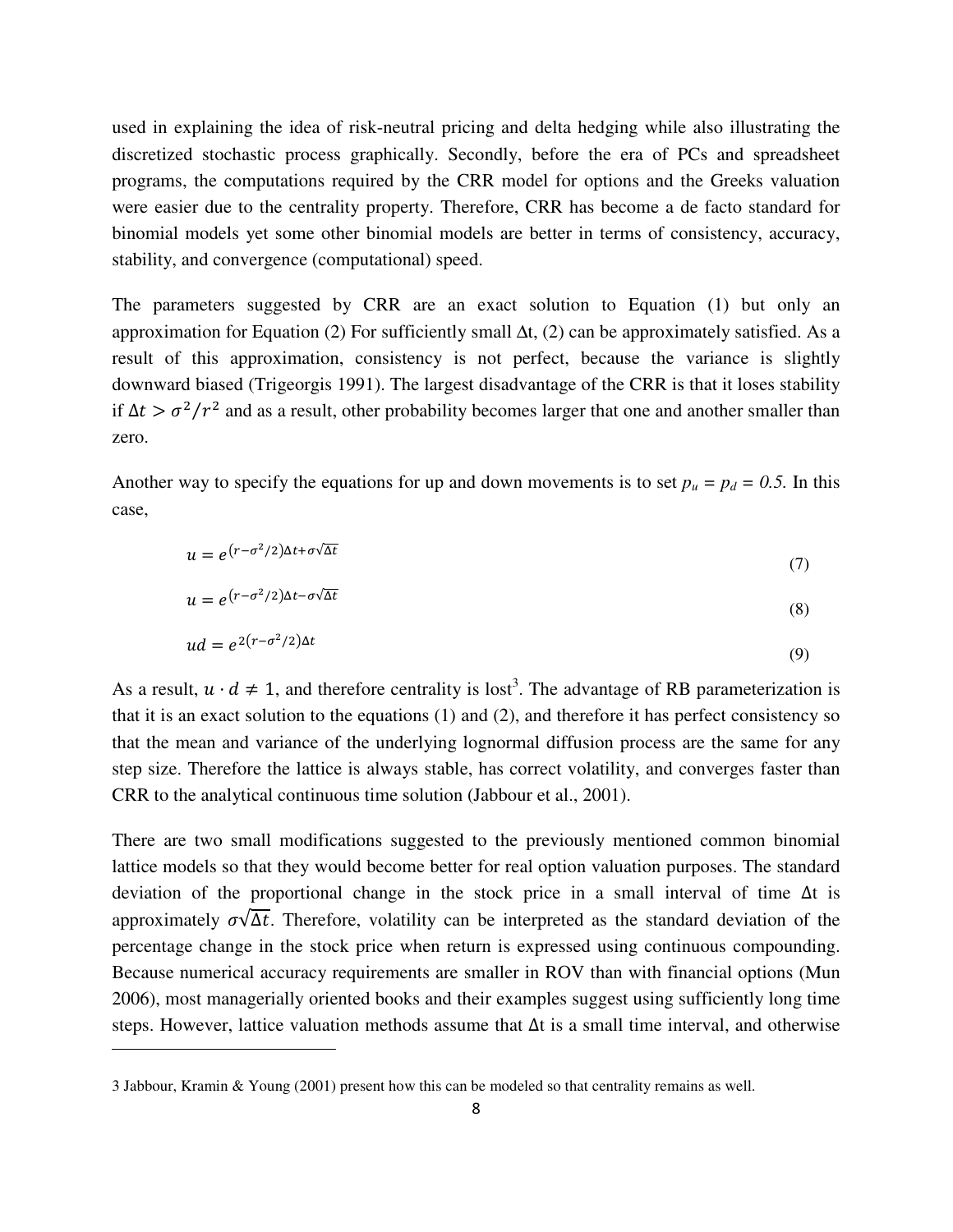certain models and their parameterizations become unreliable. Therefore, instead of using  $\sigma \sqrt{\Delta t}$ , a more precise expression for a deviation over a given time period should be used according<sup>4</sup> to Equation (10):

$$
\sqrt{e^{\sigma^2 \Delta t} - 1} \approx \sigma \sqrt{\Delta t} \tag{10}
$$

One may also grow the tree along the forward. This can be done by setting  $u \cdot d = e^{2r\Delta t}$ . As a result of this centering condition and the previous suggestion for more accurate modeling with longer time steps ∆t, the binomial tree can be constructed with the following u, d, and p according to the Equations  $(11) - (13)$ :

$$
u = e^{\sqrt{e^{\sigma^2 \Delta t} - 1} + r\Delta t} \tag{11}
$$

$$
d = e^{-\sqrt{e^{\sigma^2 \Delta t} - 1} + r\Delta t}
$$
 (12)

$$
p = \frac{(e^{r\Delta t} - d)}{(u - d)}
$$
(13)

This tree can be considered either as an extension to the CRR or to the RB parameterization. In this case, both up jump u and down jump d are slightly changed. As a result, the central line follows risk-free rate. Another advantage is that this parameterization is also always stable regardless of the length of the time step ∆t. Both of these properties are also essential in constructing a robust recombining trinomial tree for changing volatility.

#### **3. Trinomial trees**

 $\overline{a}$ 

Trinomial trees provide another discrete representation of stock price movement, analogous to binomial trees. The trinomial lattice has three jump parameters *u*, *m* and *d* and three related probabilities parameterized as *p1*, *p2*, and *p3*. During this time step the stock price can move to one of three nodes: with probability  $p_l$  to the up node, value  $S_u$ , with probability  $p_2$  to the middle node, value  $S_m$ , and to the down node, value  $S_d$ , and with probability  $p_3$ . We assume that the probabilities sum to unity, so we set  $p_2 = 1 - p_1 - p_3$ . At the end of the time step, there are five unknown parameters: the two probabilities  $p_l$  and  $p_3$ , and the three node prices  $S_u$ ,  $S_m$  and  $S_d$ .

One way to construct trinomial trees is to view two steps of a binomal tree in combination as a single step of a trinomial tree. This can be applied to all standard binomial trees with constant

<sup>4</sup> This is based on the properties of the lognormal distribution (Hull 2006, 281-283). Also Jabbour et al. (2001) present this modification.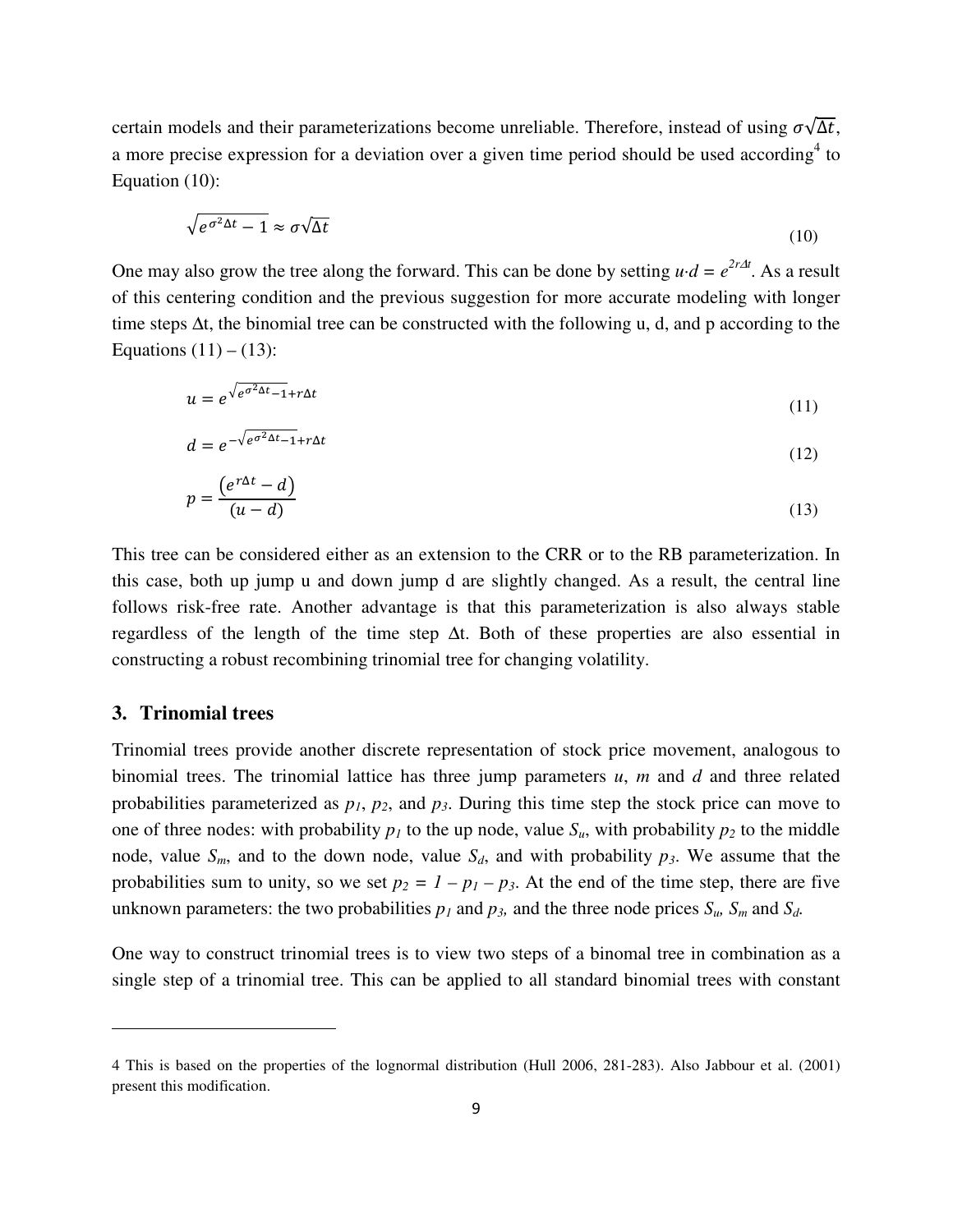volatility, e.g. CRR (1979), JR (1979), RB (1979), Trigeorgis (1991), Tian (1993), and Tian (1999). For example, a two step presentation of the CRR binomial lattice is:

$$
S_u = S e^{\sigma \sqrt{2\Delta t}} \tag{14}
$$

$$
S_m = S \tag{15}
$$

$$
S_d = S e^{-\sigma \sqrt{2\Delta t}} \tag{16}
$$

$$
p_u = \left(\frac{e^{r\Delta t/2} - e^{-\sigma\sqrt{\Delta t/2}}}{e^{\sigma\Delta t/2} - e^{-\sigma\sqrt{\Delta t/2}}}\right)^2\tag{17}
$$

$$
p_d = \left(\frac{e^{\sigma\sqrt{\Delta t/2}} - e^{r\Delta t/2}}{e^{\sigma\Delta t/2} - e^{-\sigma\sqrt{\Delta t/2}}}\right)^2\tag{18}
$$

$$
p_m = 1 - p_u - p_d \tag{19}
$$

Trinomial trees can also be modeled starting from the same basic assumptions and restrictions that are used for binomial lattices. The transition probabilities are positive in the limit between 0 and 1 and need to sum to unity (20), the mean of the discrete distribution is equal to the mean of the continuous lognormal distribution (21), and the variance is equal to the variance of the continuous distribution (22):

$$
p_u + p_m + p_d = 1; \ \ 0 < p < 1 \tag{20}
$$

$$
p_u S u + p_m S m + p_d S d = S M \tag{21}
$$

$$
p_u(S^2u^2 - S^2M^2) + p_m(S^2m^2 - S^2M^2) + p_d(S^2d^2 - S^2M^2) = S^2V.
$$
\n(22)

where  $M = e^{r\Delta t}$  and  $V = e^{\sigma^2 \Delta t}$ .

The first trinomial tree was presented by Boyle (1986). The purpose of this model was to enhance the accuracy and speed over ordinary binomial lattice. Later, Boyle (1988) extended this approach for two state variables. Using equations  $(20) - (22)$ , and setting  $u \cdot d = 1$ , Boyle solved explicit expressions for transition probabilities:

$$
p_u = \frac{(V + M^2 - M)u - (M - 1)}{(u - 1)(u^2 - 1)}
$$
\n(23)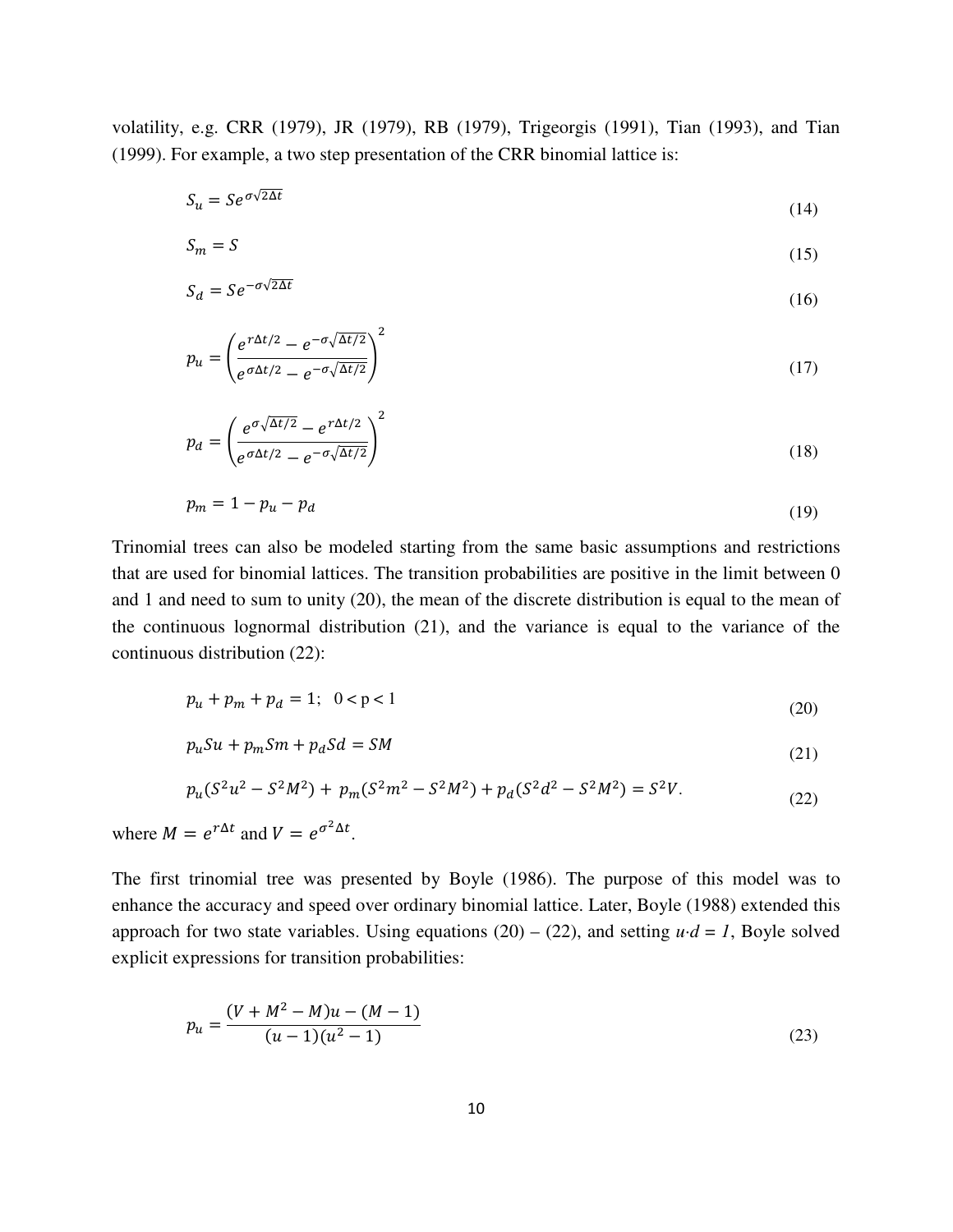$$
p_d = \frac{u^2(V + M^2 - M) - u^3(M - 1)}{(u - 1)(u^2 - 1)}
$$
\n(24)

$$
p_m = 1 - p_u - p_d \tag{25}
$$

If the original parameters of CRR for u and d were used, and setting  $m = 1$ , some of the transition probabilities would not remain between 0 and 1. Therefore, Boyle suggested using a dispersion parameter  $\lambda > 1$  to increase u and lower d according to Equations (26) and (27):

$$
u = e^{\lambda \sigma \sqrt{\Delta t}} \tag{26}
$$

$$
d = e^{-\lambda \sigma \sqrt{\Delta t}} \tag{27}
$$

where  $\lambda$  is greater than 1. However, this parameterization gives negative transition probabilities with small values of λ. By trying different values for λ, a range of values of *u* is obtained, and there is an interval within this range that produces acceptable values for all the probabilities. Boyle found that for a range of parameter values, the accuracy of the three-jump method with 5 time intervals was comparable to that of the CRR method with 20 time intervals. He also recognized that the best results were obtained when λ was set so that the transition probabilities were roughly equal. Kamrad (1990; 14-19) enhanced the model to correct the possible problem of negative transition probabilities.

While Boyle (1988) found the optimal solution by trial-and-error experiment so that the probabilities were roughly equal, Tian (1993) and Derman, Kani and Chriss (1996) present equal probability  $(1/3)$  trees with two different parameterizations for recombining trinomial tree<sup>5</sup>. Tian (1993) also presented another parameterization based on the idea of matching the first four moments. Tian (1993) found that his two trinomial models converged in practice to the continuous time solution as fast as the model of Boyle (1988). Other possible constructions for trinomial trees are two steps of JR or RB binomial tree which have  $p_u = p_d = 0.25$  and  $p_m = 0.5$ . Another interpretation and modeling of trinomial lattice is such that  $p_m = 2/3$  with  $u = e^{\sigma \sqrt{3} \Delta t}$ 

<sup>5</sup> For equal probability (1/3) tree, Tian (1993) has a recombining of  $ud = 0.5e^{r\Delta t}(3 - e^{\sigma^2 \Delta t})$  while Derman et. al. (1996) has a recombining of  $ud = e^{2r\Delta t - \sigma^2}$ . Tian (1993) for matching the four moments has a recombining of  $ud = e^{r\Delta t} (e^{\sigma^2 \Delta t})^2$ .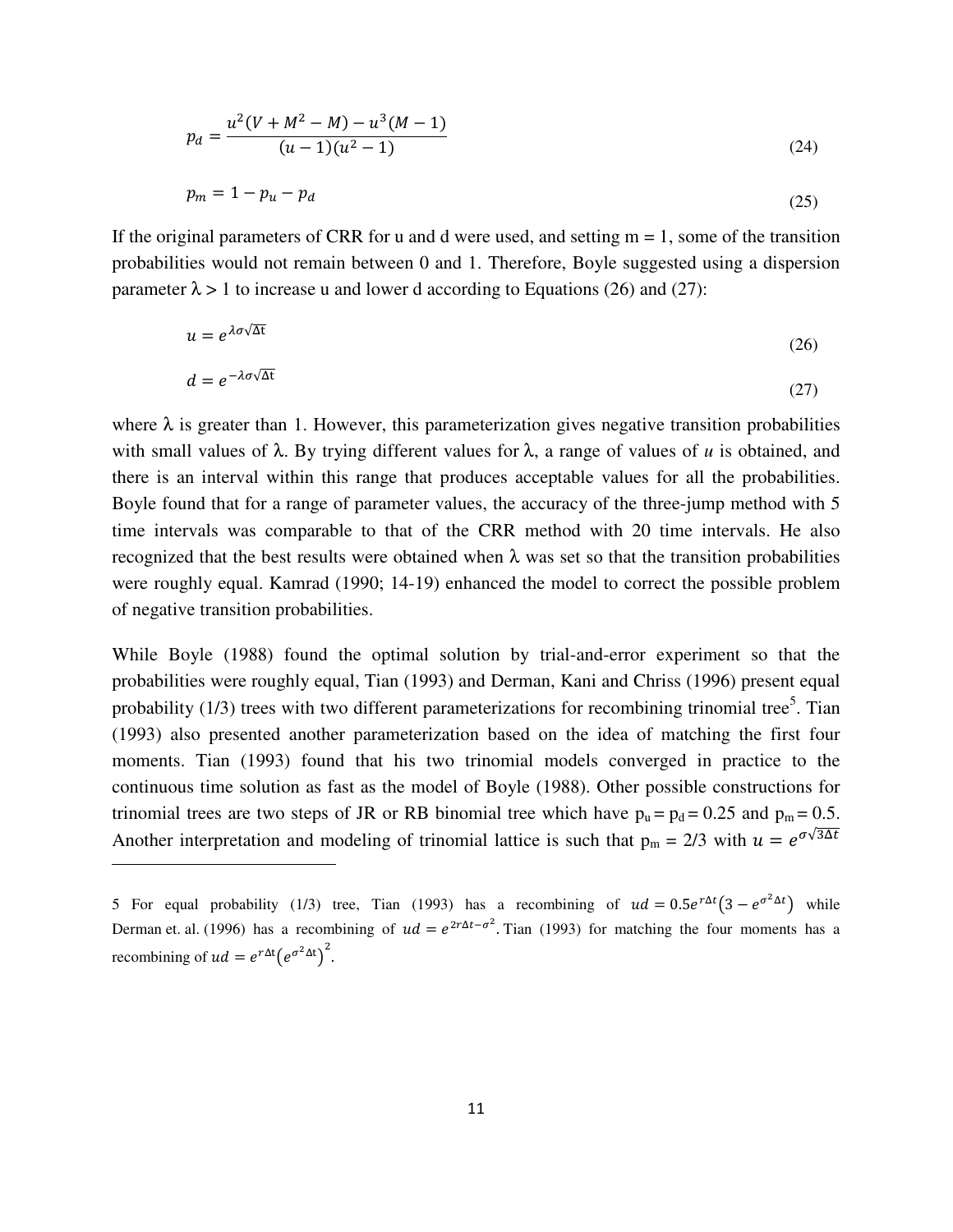and  $d = 1/u$ . This parameterization shows the relation of trinomial lattice and explicit finite difference scheme (Hull 2006, 408-409, 427-428). Another common parameterization is to set  $p_u = p_d = 1/6$  and  $p_m = 2/3$  (Derman et al., 1996). As a result, we can construct several kinds of trinomial trees and apply a variety of criteria, all of which may be equally reasonable. However, despite of their limiting similarity, one kind of tree may be more convenient than another.

Trinomial trees have inherently more parameters than binomial trees, so there is more freedom over the choice of the state space. Of the five parameters needed to fix the whole tree, Equations (21) and (22) provide only two constraints, so there are three more parameters than are necessary to satisfy them. These additional parameters can be conveniently used to choose the "state space" of all node prices in the trinomial tree. As a result, it is possible to construct many "economically equivalent" trinomial trees which, in the limit as the time spacing becomes very small, represent the same continuous theory. These properties are often used in valuing implied trees with termand skew structure (Derman et al., 1996) as well as barrier options (Hull 2006, 573-575).

#### **4. Recombining trinomial tree with changing volatility**

When volatilities are not constant, a common method is to choose the underlying asset prices for each node and then attempt to satisfy the two constraints through the choice of the transition probabilities. This method of initially choosing the *state space* of prices for the trinomial tree, and then solving for the transition probabilities, is familiar in most applications of the finitedifference method (Derman et al., 1996). We must make a judicious choice of the state space in order to insure that the transition probabilities remain between *0* and *1*, a necessary condition for the discrete world represented by the tree to preclude arbitrage. In choosing a state space, we eliminate three of the five unknown parameters corresponding to the evolution of each node, leaving only the transition probabilities to solve for. In a trinomial tree presented in this paper, construction of the tree happens so that we simultaneously choose such a parameterization that sets a judicious state space, i.e. specify the position of every tree node, while having sensible transition probabilities between the nodes.

As a result, there are only three restricting equations for the three transition probabilities and three jumps, and therefore three additional equations are necessary to define a unique solution. Only one them is quite obvious to ensure that trinomial lattice is recombining:  $u \cdot d = m^2$ . Without recombining, the number of nodes on an N-period trinomial lattice is  $(3^{N+1}-1)*0.5$  while with recombining property this reduces to  $(N+1)^2$ , making such a lattice computationally efficient.

It is convenient to divide the equation (21) by S and (22) by  $S^2$ . Then, Equation (20) can be used to remove  $p_m$  from (21) and (22). Then, from (21) either  $p_u$  or  $p_d$  can be solved and substituted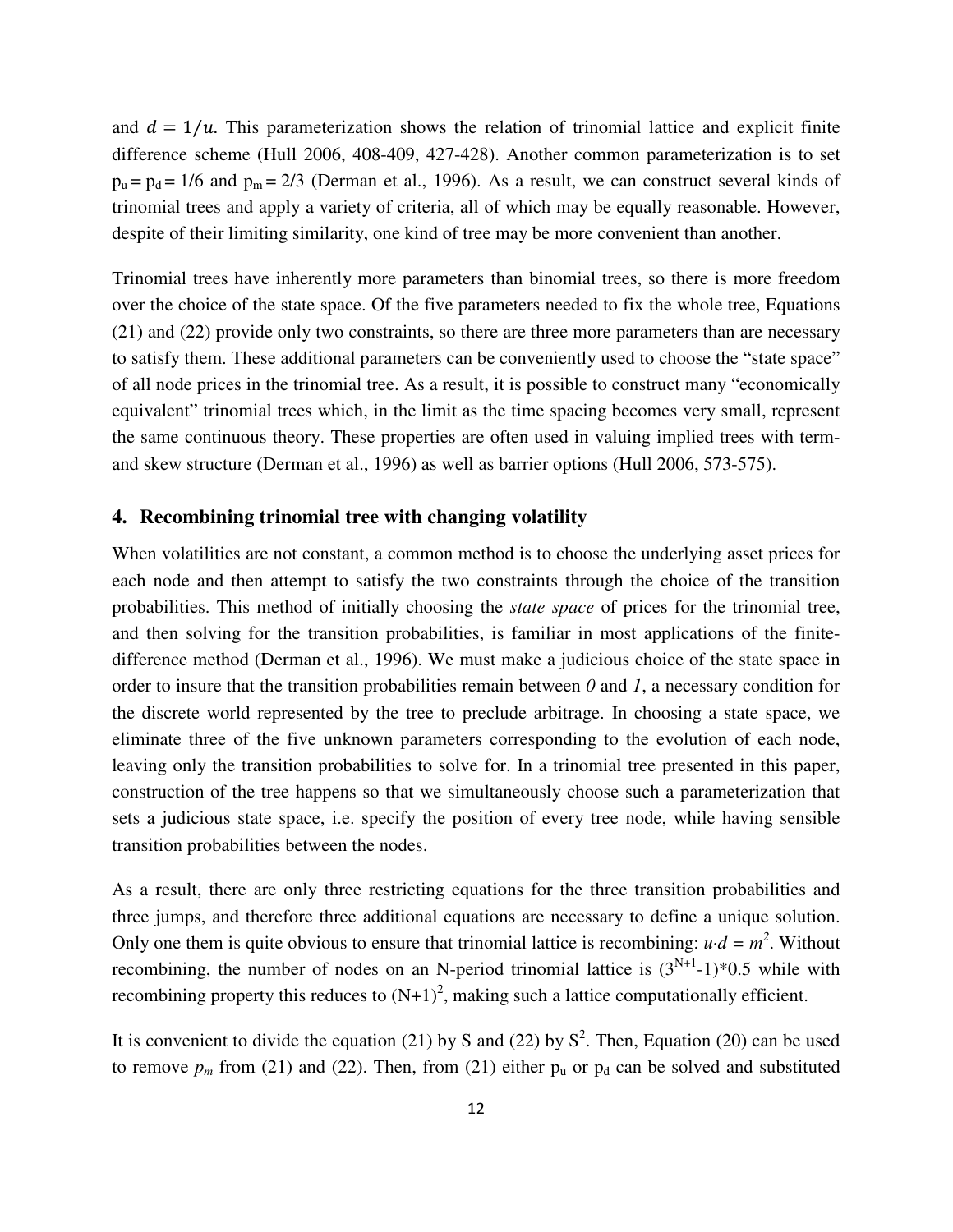into the latter equation (22). After some simplifications the equations can be solved to give explicit expressions for  $p_u$ ,  $p_m$ , and  $p_d$  as follows<sup>6</sup>:

$$
p_u = \frac{M^2V - Md - Mm + md}{u^2 + md - um - ud}
$$
\n
$$
(28)
$$

$$
p_d = p_u \left(\frac{m-u}{d-m}\right) + \left(\frac{M-m}{d-m}\right) \tag{29}
$$

$$
p_m = 1 - p_u - p_d \tag{30}
$$

where  $M = e^{r\Delta t}$  and  $V = e^{\sigma^2 \Delta t}$ . We also set u·d = m<sup>2</sup> to make the tree recombining. So far we have defined the transition probabilities but not yet the actual up, middle and down jump movements. Derman et al. (1996) state that in a recombining constant volatility trinomial tree<sup>7</sup>, the following equations  $(31) - (33)$  must hold:

$$
S_u = S e^{\pi \Delta t + \lambda \sigma \sqrt{\Delta t}} \tag{31}
$$

$$
S_d = S e^{\pi \Delta t - \lambda \sigma \sqrt{\Delta t}} \tag{32}
$$

$$
S_{ud} = S_{du} = S e^{2\pi \Delta t} \tag{33}
$$

for  $\lambda > 1$  and any reasonable value of  $\pi$ . Given this knowledge, we start choosing the parameterization to satisfy the requirements and to construct a justified and robust state space.

If the volatility becomes close to zero or is actually zero, the only possibility is that the following move forward in the lattice would have to happen with probability 1 to the expected value of the process in the following time period. As a result, one node value leaving forward from any node value in the state space has to be the expected value of the process in the next time period. Because of the risk-neutrality assumption, the expected value of the underlying asset increases according to the risk-free interest rate. Also, because  $u > m > d$ , this has to be the middle branch, and as a consequence, we need to set m =  $e^{r\Delta t}$ . As a result, in equations (31) – (33),  $\pi$  = r.

<sup>&</sup>lt;sup>6</sup> Boyle (1988) has slightly different parameters because he assumed centrality by setting  $u \cdot d = 1$ . This presentation does not have this limiting assumption.

<sup>7</sup> Assuming ∆t sufficiently small so that the higher order terms can be ignored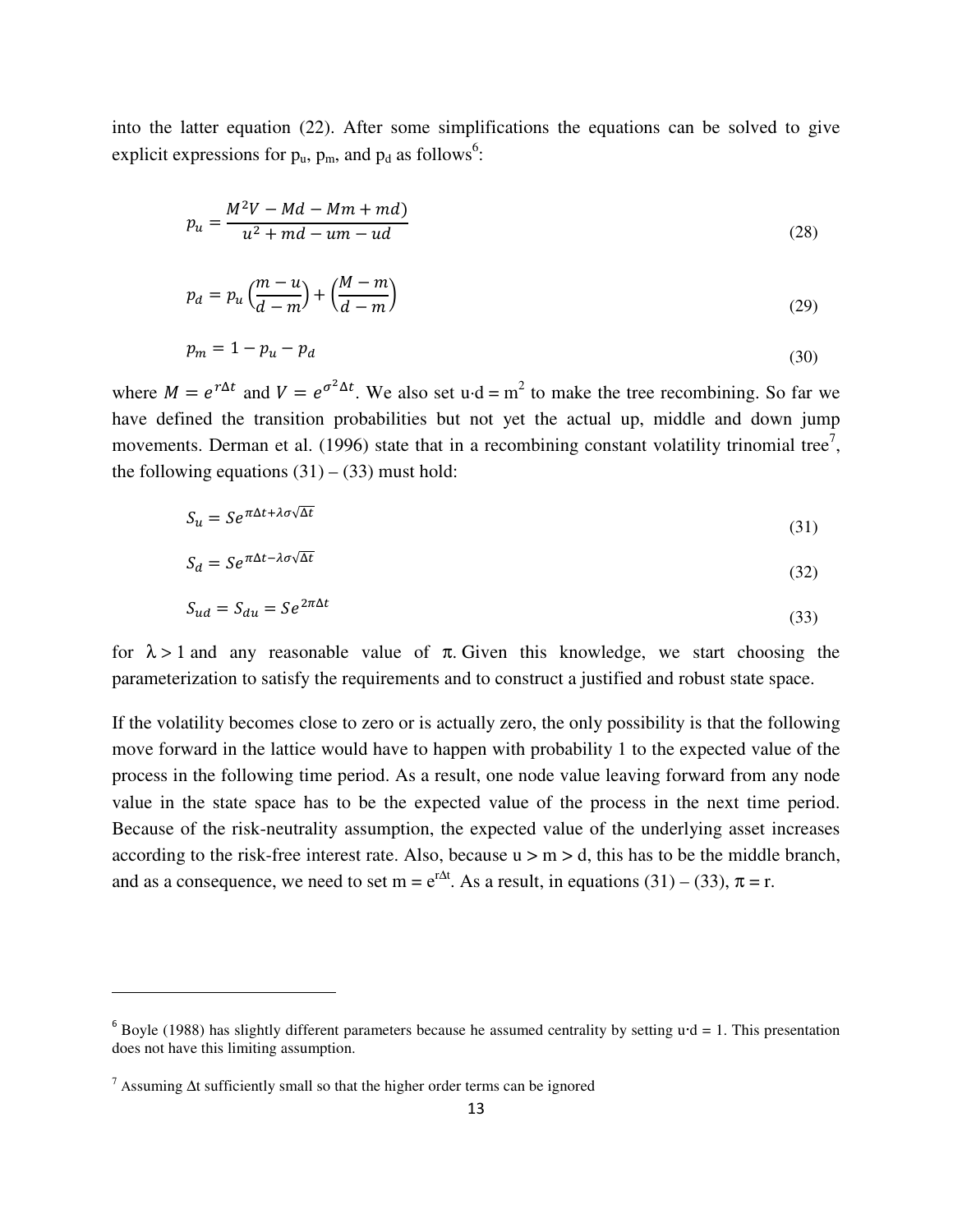Now we are left with the  $\lambda \sigma \sqrt{\Delta t}$  having the dispersion parameter  $\lambda > 1^8$ . Previous literature regarding financial options suggests using λ values between 1.2 and  $3^{0.5}$  (Yuen & Yang, 2010). Choosing a good value for the  $\lambda$  is a balanced decision between a good state space and reasonable transition probabilities. Because of the modified parameterization in comparison with Boyle (1988), there is no need to worry about negative transition probabilities as long as  $\lambda > 1$ .

The smaller the dispersion parameter, the smaller are the up and down jumps. This sets the state space values closer to each other in a vertical level axis. This is desirable, as Widdicks et al. (2002) shows that the option pricing errors with lattice methods are related to the node positioning so that the closer the option exercise price is to the node, the more accurate the approximation of continuous time value. However, when  $\lambda$  is close to 1, the transition probability to jump into the middle branch becomes almost zero. As a result, some values in the state space are hardly reached, and the tree would behave more like a binomial tree. Thus, two advantages of the trinomial tree in comparison with the binomial tree, faster convergence and small oscillation, would be lost, and the precision would reduce.

When  $\lambda$  increases, the jump sizes increase as well, but on the other, the transition probabilities become reasonable so that each node in the chosen state space can be reached. Boyle (1988) and Tian (1993) state that the closer the probabilities are to each other, being roughly equal, the faster the tree results converge to the correct value. Setting  $\lambda$  1.5<sup>0,5</sup> (~1.2247) makes the transition probabilities equal 1/3 when  $\Delta t$  gets close to zero<sup>9</sup>. As a result, this can be considered the reasonable upper limit for  $\lambda^{10}$ . Therefore, the dispersion parameter  $\lambda$  should be somewhere between 1 and 1.5<sup>0.5</sup>. There is no correct way of setting  $\lambda$ . However, a justified value for  $\lambda$  is 1.12. This makes the state space dense, and provides sufficiently good transition probabilities. If a smaller  $\lambda$  would be chosen, the middle node transition probability would start to become quite small. With larger  $\lambda$ , the up and down jump transition in the first period would become closer to equal, but as a consequence, these transition probabilities would become sufficiently small during other time periods with smaller volatilities.

Another slight modification is to use a more accurate estimate for deviation according to equation (10) instead of  $\sigma\sqrt{\Delta t}$ . After these modifications, the trinomial lattice parameter construction follows nicely the general form of parameterization for all the transition probabilities and jump sizes u, m and d according to the following equations  $(34) - (38)$ :

l

<sup>&</sup>lt;sup>8</sup> Actually,  $\lambda$  can also be a dispersion function for which  $\lambda > 1$  holds.

<sup>&</sup>lt;sup>9</sup> The probabilities remain sufficiently close to each other even with a small number of times and a long  $\Delta t$ .

<sup>&</sup>lt;sup>10</sup> In case of constructing a trinomial tree as two steps of CRR a tree, it would have  $\lambda$  2<sup>0.5</sup>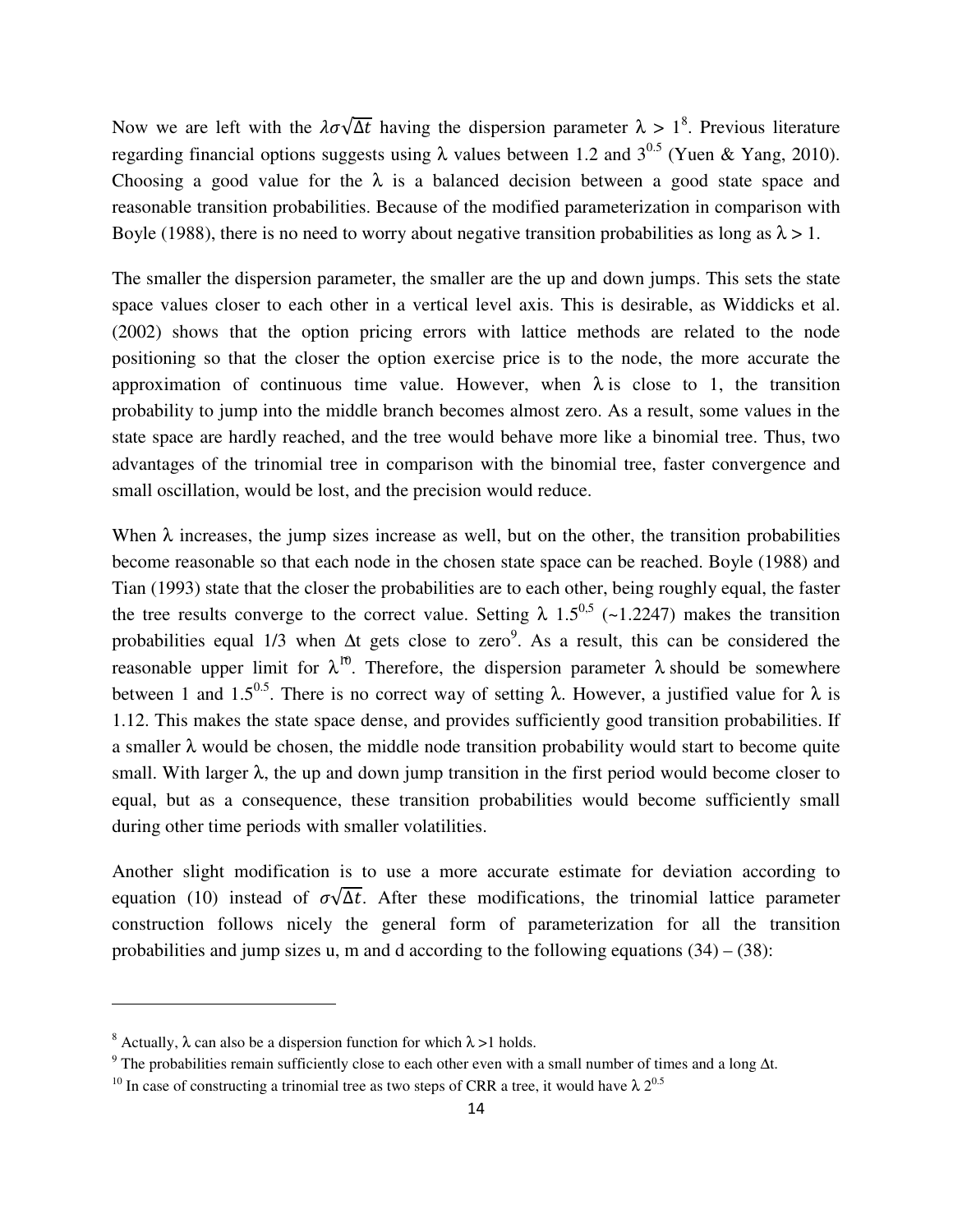$$
p_u = \frac{m^2(V-1)}{u^2 + md - um - ud}
$$
\n(34)

$$
p_d = p_u \left(\frac{m-u}{d-m}\right) \tag{35}
$$

$$
p_m = 1 - p_u - p_d \tag{36}
$$

$$
u = e^{r\Delta t + \sqrt{e^{(\lambda \sigma)^2 \Delta t} - 1}} \tag{37}
$$

$$
d = e^{r\Delta t - \sqrt{e^{(\lambda \sigma)^2 \Delta t} - 1}} \tag{38}
$$

The up (37) and down (38) movements that determine the state space are calculated according to the largest volatility during the investment so that  $\sigma$  = max  $\sigma_i$ . These values of u and d are used for the whole state space during all the time periods regardless of the changing volatility. However, the transition probabilities calculated according to  $(34) - (36)$  hold only for the time period with the highest volatility. Transition probabilities for other time periods are calculated so that equation (21) holds for the expected value and (22) for the local volatility.

Having equations (34) – (36) for  $p_u$ ,  $p_d$  and  $p_m$  for the time period with highest volatility, we can calculate the transition probabilities  $p_{u}^{i}$ ,  $p_{u}^{i}$  and  $p_{m}^{i}$  for other time periods i according to as:

$$
p_u^i = p_u \left(\frac{\sigma_i}{\sigma_{max}}\right)^2 \tag{39}
$$

$$
p_d^i = p_d \left(\frac{\sigma_i}{\sigma_{max}}\right)^2 \tag{40}
$$

$$
p_m^i = 1 - p_u^i - p_d^i \tag{41}
$$

As a result, we have the parameterization available for constructing a recombining trinomial tree with changing volatility. The use of constructed lattice is similar to ordinary lattice process. After the underlying asset value paths are constructed according to (37) and (38), the option payoff functions are entered into model. Then, the option tree is evaluated by starting at the end of the tree and working backwards with dynamic programming according to the risk-neutral valuation and risk-neutral probabilities (39) – (41). The value of the option  $V_t$  is known at the end at time T, with strike price of I, and is for a call option worth  $V_t = Max(S_t - I, 0)$  and for a put option  $V_t = Max(I - S_t, 0)$ . Because of the risk-neutrality assumption, the value at each inner node can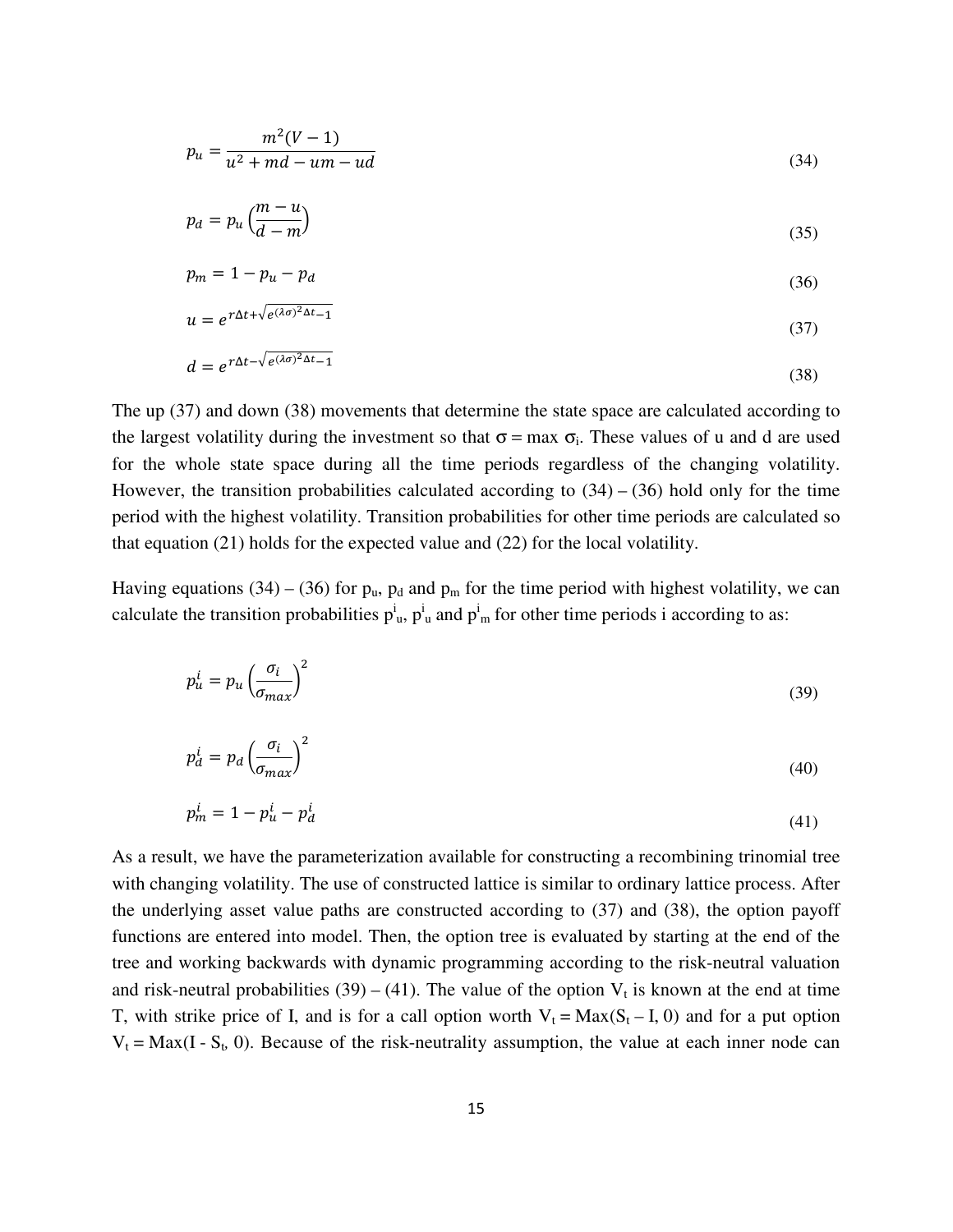be calculated as the expected value at time t discounted at rate r for a time period  $V_{t-1}$  according to:

$$
S_{t-1} = \frac{p_u S_{t,u} + p_m S_{t,m} + p_d S_{t,d}}{e^{r\Delta t}}
$$
\n
$$
\tag{42}
$$

Finally, working back through all the nodes provides the value of the option at time zero. The construction of this trinomial tree is illustrated in appendix 1.

#### **5. Trinomial tree parameterization based on a simulated cash flow calculation**

The volatility of the underlying process might not be known while its standard deviation $11$  may be available. According to the multiplicative geometric Brownian motion, the standard deviation of S over time is given according to the Equation (43):

$$
std(S) = Se^{rt}\sqrt{e^{\sigma^2 t} - 1} = Se^{rt}\sqrt{e^{\Sigma \sigma_i^2 t_i} - 1}.
$$
\n(43)

Therefore, if the standard deviations of the underlying asset process at certain time points are known, it is possible to compute the average volatility for each time period. Starting from the beginning of the process, each  $\sigma_i$  can be calculated according to Equation (44):

$$
\sigma_i = \sqrt{\frac{\ln\left[\left(\frac{std(S)_i}{S_0 e^{rt}}\right)^2 + 1\right] - \sum_{i=0}^{i-1} (\sigma_i^2 t_i)}{t_i}}
$$
\n(44)

If standard deviation is also unknown, it has to be approximated somehow. Several authors have suggested different variations of applying Monte Carlo simulation on cash flow calculation to estimate the volatility. The existing cash flow simulation based volatility estimation methods are the logarithmic present value approach of Copeland & Antikarov (2001) and Herath & Park (2002), conditional logarithmic present value approach of Brandão, Dyer & Hahn (2005), twolevel simulation and least-squares regression methods of Godinho (2006). All these methods are based on the same basic idea. Monte Carlo simulation on cash flows consolidates a highdimensional stochastic process of several correlated variables into a low-dimension (univariate) geometric Brownian motion summary process. The volatility parameter  $\sigma$  of the underlying asset

 $11$  When using cash flow simulation based methods, we can sometimes only observe the standard deviation, and based on that knowledge, determine a justified stochastic process with correct parameter values.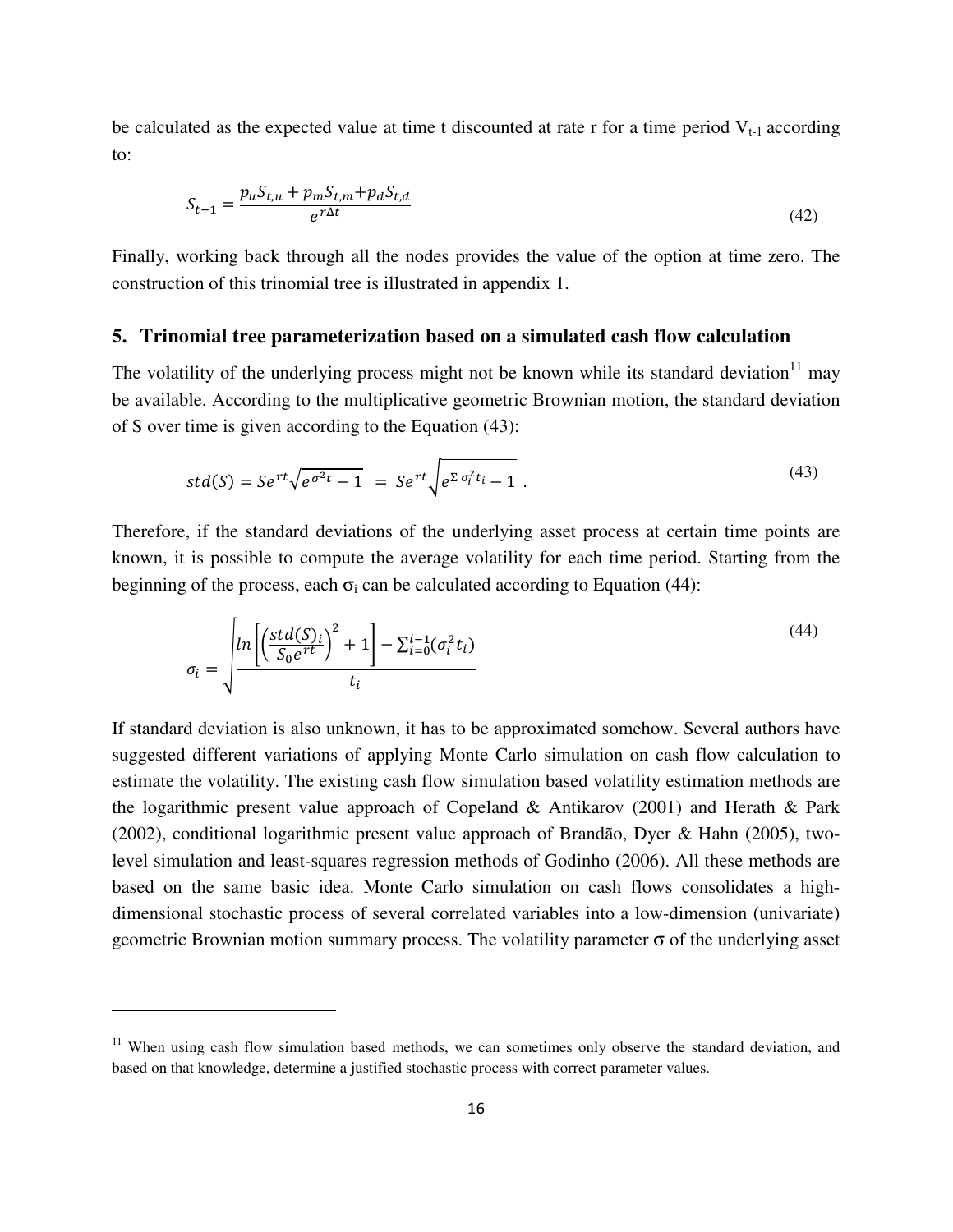is estimated by calculating the standard deviation of the simulated probability distribution for the rate of return.

The cash flow simulation based volatility estimation presented here is based on using ordinary least squares regression for estimating the underlying asset value S as present value (PV) of all forthcoming cash flows. This stems from the ideas of Carriere (1996) and Longstaff & Schwartz (2001) regressing the ex post realized payoffs from continuation on functions of the values of the state variables. This regression provides an estimate of the conditional expectation function that determines the optimal exercise strategy between early exercise and continuation in case of American options. Smith (2005), Brandão et al. (2005), Godinho (2006) and Haahtela (2008) have applied this approach so that OLS regression is used for estimating PV with cash flow simulation state variables  $X_{k,t}$  as input parameters. However, instead of common approach of directly estimating volatility as standard deviation of rate of return as  $z = ln(S_{t+1}/S_t)$ , a regression estimator is constructed to estimate underlying asset value and its standard deviation at different time points. Then, volatility is calculated according to Equation  $(44)$ . While Longstaff & Schwartz (2001) approach actually avoids the need to approximate the value process and allows modeling of several kinds of options, it is not as flexible and convenient with several parallel and sequential interacting real options as the consolidated approach presented here.

In the simulation approach for valuing options, a Monte Carlo simulation model is built that takes into account all of the uncertainties in the problem, which can then be used to calculate expected value and volatility for any given moment. To calculate the expected value and volatility at each decision point, we need to examine the expected future cash flows, conditioned on the resolution of all uncertainties up to that time. One alternative to do this is to use regression equations to determine this value and its standard deviation for each time point. Because of the risk-neutrality assumption, knowing  $PV_t$  at any given moment means that we know its expected value at any given moment by discounting or undiscounting the value with risk-free interest rate.. Similarly to previous section, we rather estimate the standard deviation of the stochastic process, and then compute the volatility according to Equation (44).

To do this, we can run a cash flow simulation model and record the PV of the forth-coming cash flows, and the state variable  $X_{k,t}$  values for each time period. Then we run a regression relating the PV for each year to the state variables  $X_{k,t}$  of the given year and earlier years. The estimated regression equations provide estimates of the expected values as functions conditioned on the resolution of all uncertainties up to each time, and thus,  $PV_t$  is calculated as the expected PV of subsequent cash flows. The expected value is the mean of the PV calculated from the simulated cash flows, but we also need to compute the deviation around the expected value for determining the standard deviation. This is computed as a standard deviation between the  $\bar{PV}_t$ , calculated as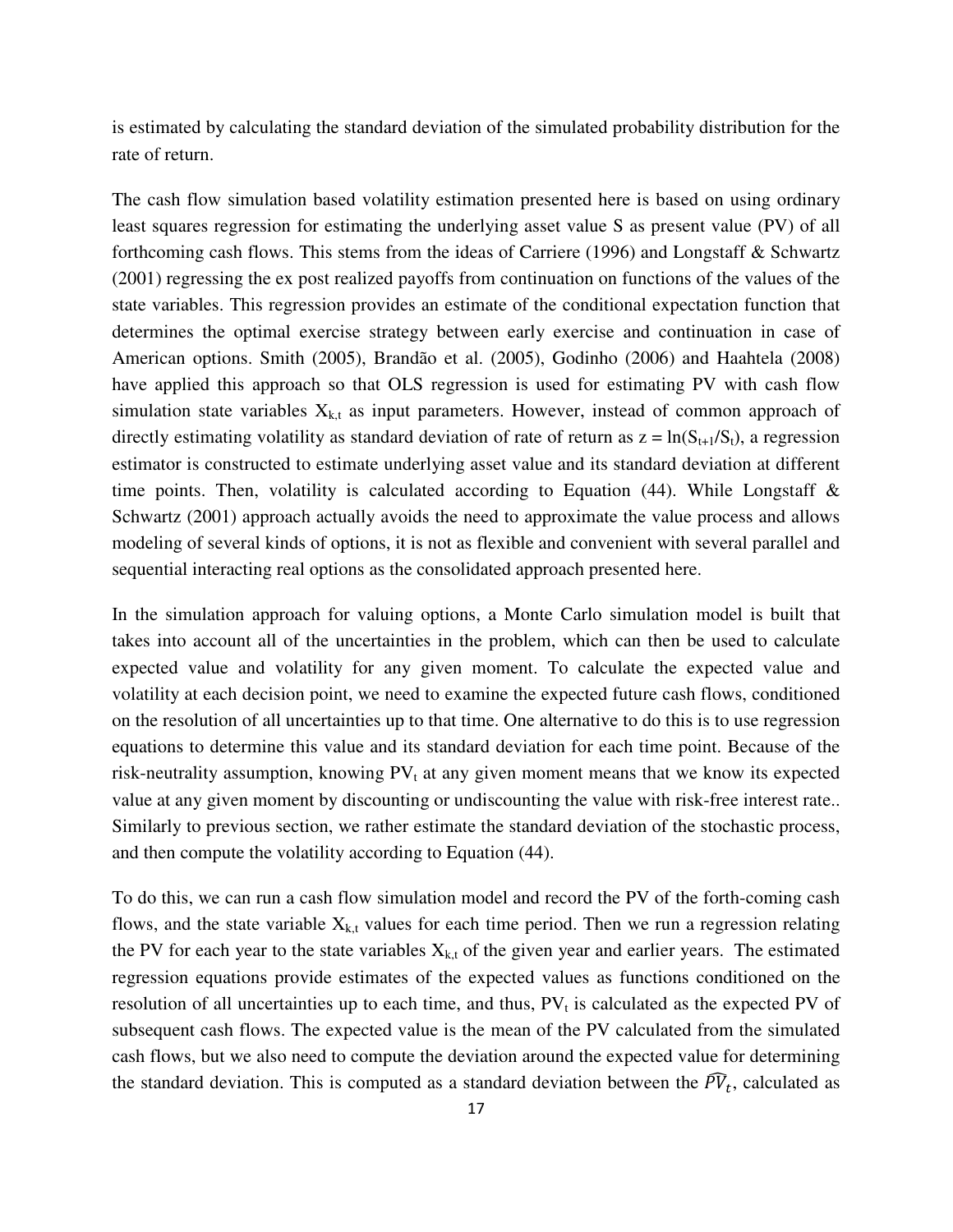the expected PV of subsequent cash flows, and the actual realized  $PV_t$ , calculated as the realizations of the subsequent cash flows<sup>12</sup>.

The standard deviation in this approach is actually computed as a standard root mean square of the deviations between the regression estimator results  $\bar{P}V_t$  and the realized simulated results PV<sub>t</sub>. First, we calculate the estimated expected value for  $\bar{PV}_t$  from the values of  $X_{i,k}$  generated in that trial using the regression equation. Then, we measure the differences between values predicted by the regression estimator and the values actually observed from the realized simulations. Then we square all the deviations, add them together, divide them by the number of measurements, and take the square root. Because the calculation is based on a forecasting error on simulation based realized values instead of true measured values, term root mean square error is often used instead of standard deviation $13$ .

The challenge in this approach is in determining a good regression estimator  $\overline{PV}_t$ . Usually a linear combination of the most significant cash flow calculation state variables  $X_{k,t}$  at the present moment t is a good approximation for the estimator. For the first time period, this expected value estimator can be constructed as follows:

$$
\widehat{PV}_1 = a_1 + b_{1,1}X_{1,1} + b_{2,1}X_{2,1} + \dots + b_{k,1}X_{k,1} \tag{45}
$$

On the other hand, it is not necessary to use the cash flow components  $X_{k,t}$  of a single year as explanatory variables. Often the whole cash flow of a time period  $CF<sub>t</sub>$  may be used as an explaining variable, so that:

$$
\widehat{PV}_1 = a_1 + b_1 CF_1 \tag{46}
$$

If these models are extended to other time periods, they become:

$$
\widehat{PV}_t = a_t + b_{1,1}X_{1,1} + \dots + b_{k,t}X_{k,t} \tag{47}
$$

and

$$
\widehat{PV}_t = a_t + CF_1 + \dots \; CF_{t-1} + b_t CF_t \tag{48}
$$

<sup>&</sup>lt;sup>12</sup> This approach, similarly to Brandao et al  $(2005)$  and Godinho  $(2006)$ , ensures that only the earlier years' cash flow components are stochastic, and the expected underlying asset is conditional on the earlier outcomes of cash flow simulation.

<sup>&</sup>lt;sup>13</sup> Standard deviation is often used to describe deviations on realized observable historical data or measurable data. Mathematically, both are practically the same.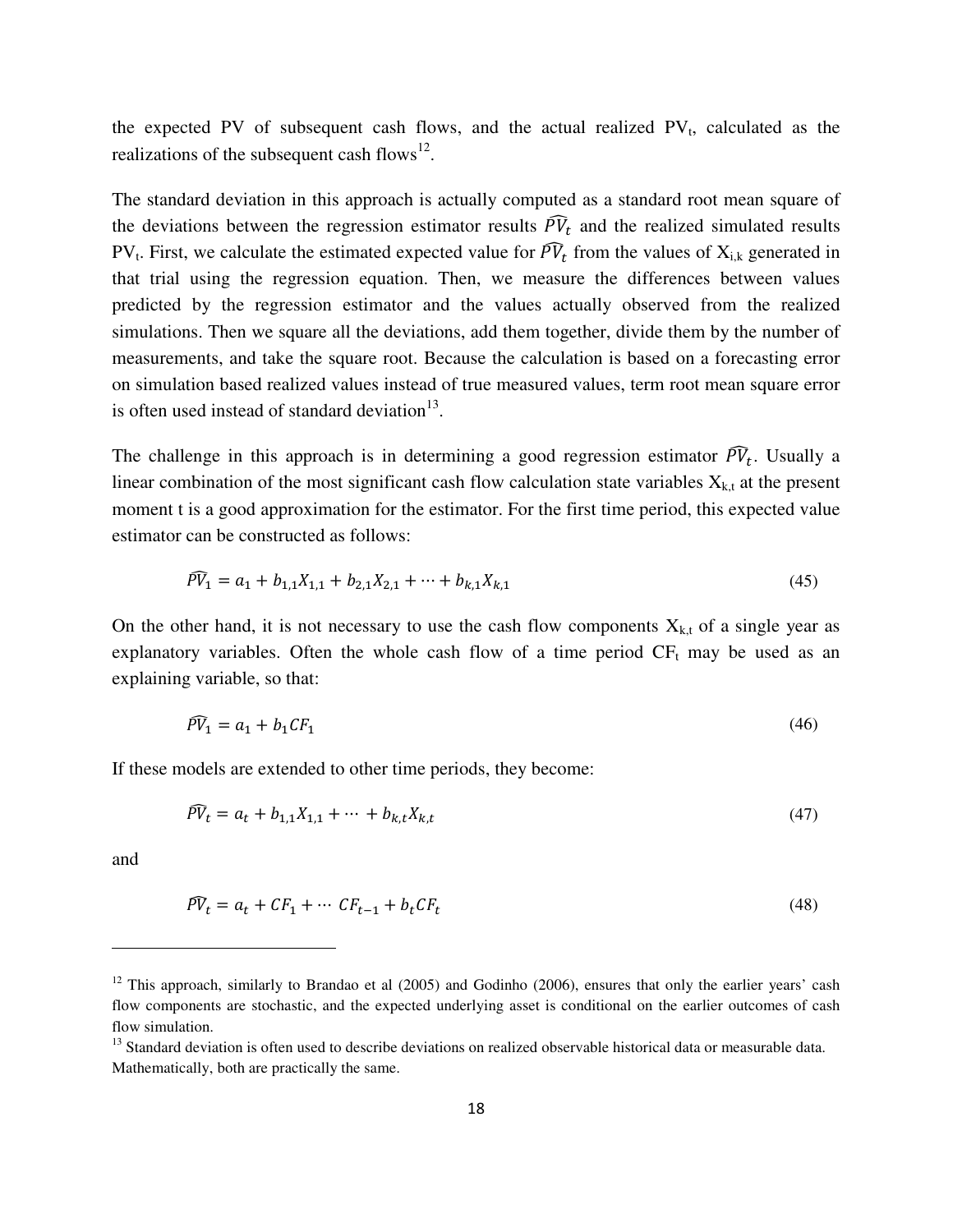A possible combination of the two alternatives is to use them so that the earlier year cash flows  $CF_1...CF_{t-1}$  and the cash flow calculation components  $X_{k,t}$  of the present moment t are used as explanatory variables as follows:

$$
\begin{aligned} \n\widehat{PV}_t &= a_t + CF_1 + \dots + CF_{t-1} + b_{1,t}X_{1,t} + \dots + b_{k,t}X_{k,t} \\ \n&\quad + \text{possible higher order terms of } X_t \n\end{aligned} \tag{49}
$$

This approach makes sure that the number of parameters  $X_{k,t}$  does not become too large in the estimator. When cash flow calculation model is done correctly, all the future cash flow component values are conditional on earlier realizations. Therefore, the explanatory power of earlier realizations other than their combined value (sum of earlier cash flows CF) is likely not necessary. However, the present state variables  $X_{k,t}$  at time t may provide better explanatory power than using only CF<sub>t</sub>. Also, a good possible explanatory regression function for PV may also have variables of higher order and cross-products, non-linear terms, powers, piecewise regressions and other functional forms. These may arise especially if there are cash flow simulation embedded options whose value are based on choosing the optimal decision in each time step during a single cash flow calculation simulation run (Haahtela 2010b). However, structure of the cash flow calculation, regression diagnostics, and sensitivity analysis assist in determining a good forward-looking regression estimator (Haahtela 2010a).

## **6. Extending the trinomial tree to follow displaced diffusion process**

One viable and suggested extension to the presented trinomial lattice is to change the commonly assumed geometric Brownian motion into displaced diffusion process suggested by Rubinstein (1983):

$$
dS = \mu S_{\theta} dt + \sigma_{dd} (S_{\theta} + \theta) dW \tag{50}
$$

Where  $\sigma_{dd}$  is volatility of the displaced diffusion and  $\theta$  is shifting parameter. The evolution of  $S_T$ subject to (50) out to a time horizon T in a risk-neutral world is given by

$$
S_t = (S_{\theta,0} + \theta)e^{(rt + \sigma_{dd}\sqrt{tz})} - \theta \text{ with } z \sim N(0,1)
$$
 (51)

The corresponding underlying asset value distribution is a shifted lognormal distribution. The relationship between volatility  $\sigma$  and  $\sigma_{dd}$  is as follows:

$$
S_0 \sigma = (S_{\theta,0} + \theta) \sigma_{dd} \tag{52}
$$

Displaced diffusion process with different values of  $S_\theta$  and  $\theta$  is capable to model stochastic processes that are between multiplicative (lognormal) and additive (arithmetic) processes. It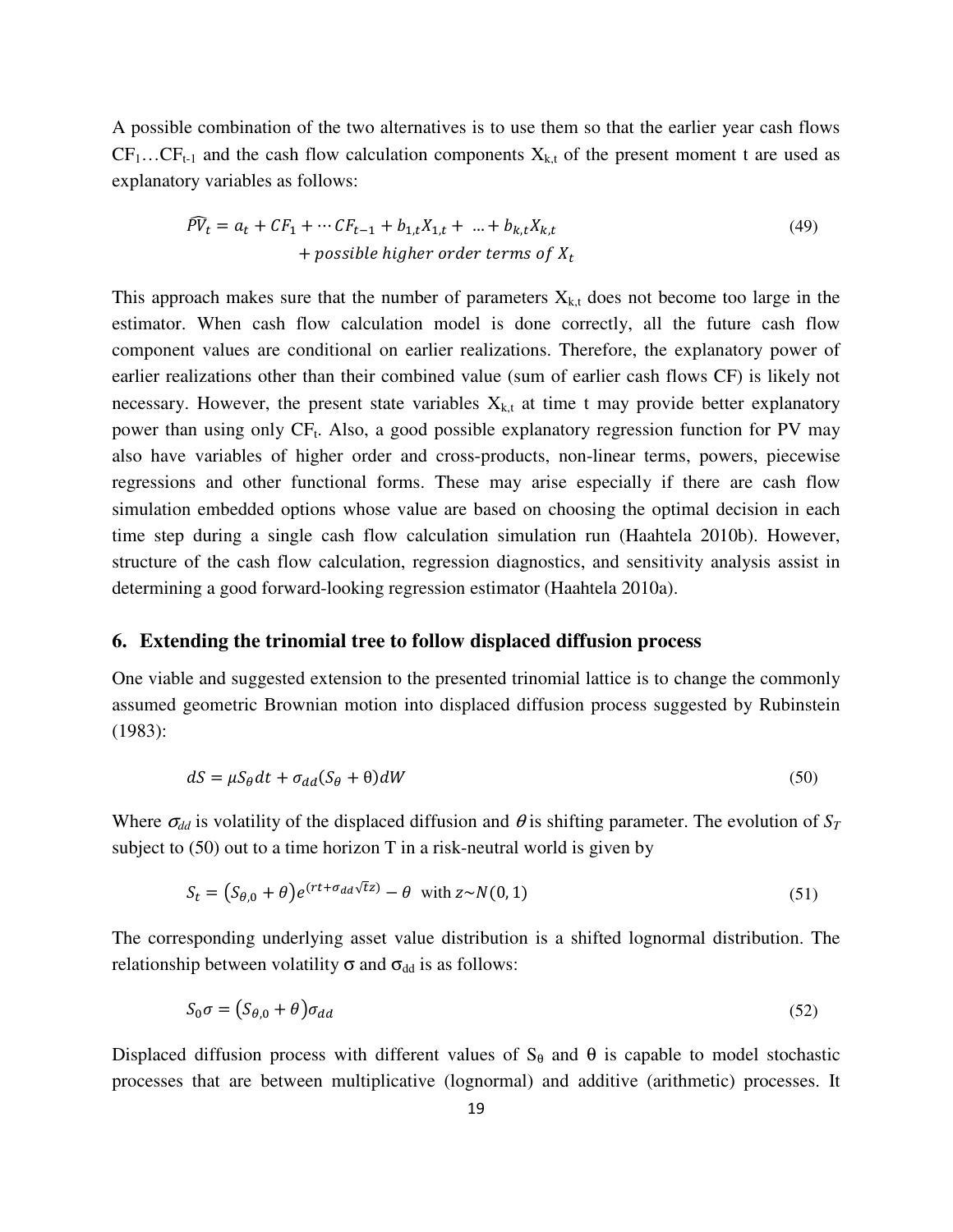provides also good approximation for square root process and also for certain range of constant elasticity of variance processes and extreme value processes. It also allows negative underlying asset values, a property that has been exploited by Camara (2002) and Haahtela (2006).

The modeling of  $\sigma_{dd}$  based on cash flow simulation is done quite similarly as in case of an ordinary geometric Brownian motion. Starting from  $S_1$  (estimated as PV<sub>1</sub>), we can fit<sup>14</sup> the regression estimator values into a shifted lognormal distribution (also called displaced lognormal distribution). This gives us a three-parameter description of the lognormal distribution with parameters  $S_{\theta,1}$ ,  $\theta_1$  and standard deviation of  $S_1$  in time  $t_1$ . Both  $S_{\theta,1}$  and  $\theta_1$  are discounted to time t<sub>0</sub>. Then, using S<sub>θ,0</sub> instead of S<sub>0</sub> in Equation (44), we can calculate  $\sigma_{dd,1}$ . Displaced volatilities for other time periods  $\sigma_{dd,t}$  are calculated using the same equation with the same changes in parameters. Jump sizes u<sub>dd</sub> and d<sub>dd</sub> are calculated using  $\sigma_{dd}$  and the trinomial tree is constructed using  $S_{dd,0}$  as the starting value for the underlying asset stochastic process. Then, from each node value,  $\theta_0 e^{rt}$  is subtracted<sup>15</sup>. Another alternative is to subtract  $\theta_0 e^{rt}$  only from the terminal values, and then calculate each inner node of earlier time periods according to equation (42). As a result, we have constructed a recombining trinomial tree that allows changes in volatility and also takes into account the level of the underlying asset value.

#### **7. Conclusions**

l

This paper presented a recombining trinomial tree for real option valuation with changing volatility. This was done by simultaneously choosing a parameterization that set a judicious state space while having sensible transition probabilities between the nodes. The volatility changes are modeled with the changing transition probabilities while the state space of the trinomial tree is regular and has a fixed number of time and underlying asset price levels.

The presented trinomial lattice can be extended to follow a displaced diffusion process with changing volatility, allowing also taking into account the level of the underlying asset price. The lattice can also be easily parameterized based on a cash flow simulation, using ordinary least squares regression method for changing volatility estimation. The recombining trinomial tree with changing volatility is more flexible and robust for practice use than common lattice models while sustaining their intuitive appeal. Therefore, this approach is also suitable for managerial valuation.

 $14$  All common simulation and distribution fitting software have a shifted lognormal distribution as an alternative. This includes current versions of Palisade's @Risk and Oracle's Crystal Ball MS Excel add-in simulation software.

<sup>&</sup>lt;sup>15</sup> An easier alternative is to subtract  $\theta_0 e^{rt}$  only from the end node values, and then calculate each inner node of earlier time periods according to equation (42).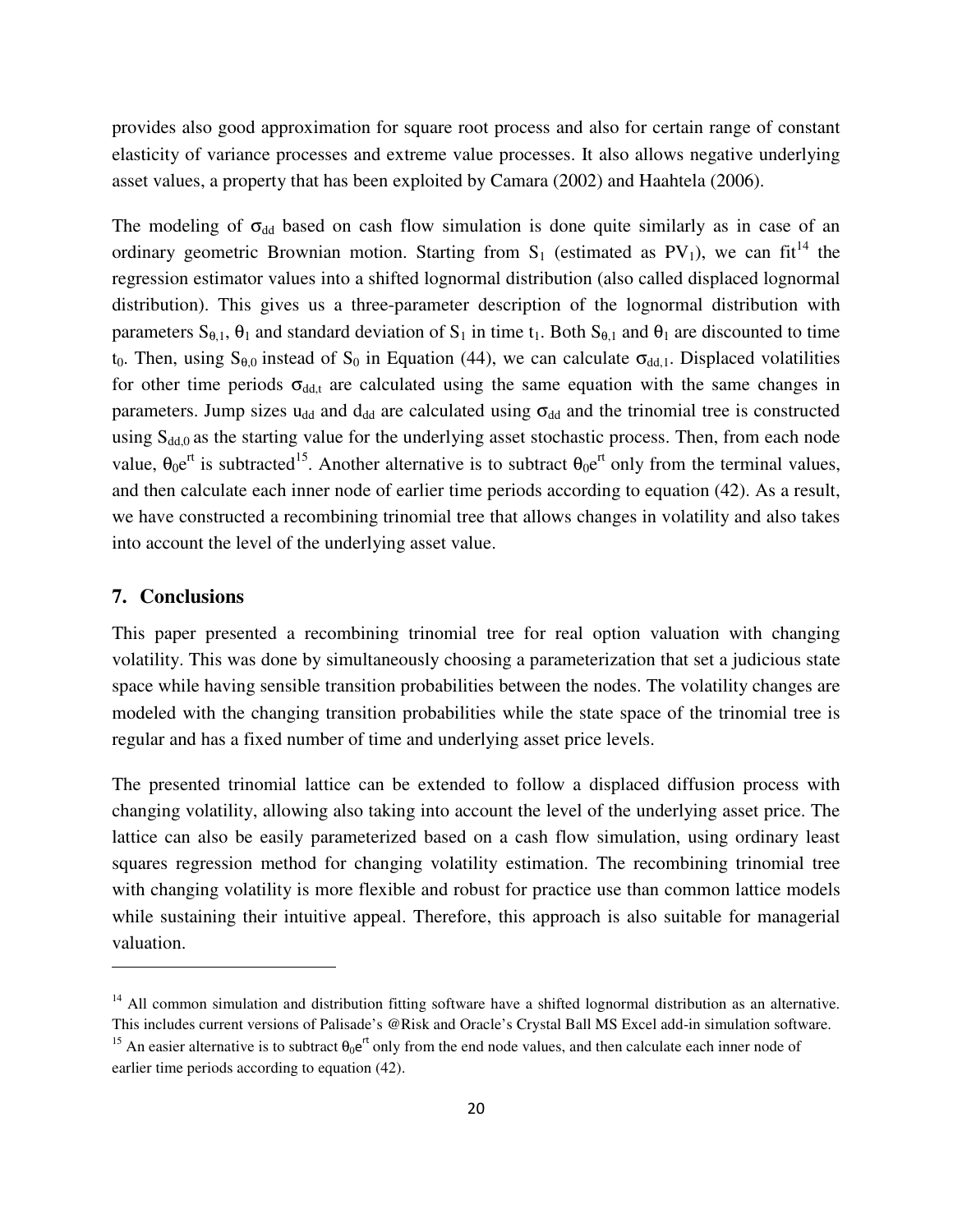#### **8. References**

- Boyle, P. (1986). Option valuation using a three-jump process. *International Options Journal*, Vol. 3, 7- 12.
- Boyle, P. (1988). A lattice framework for option pricing with two state variables. *Journal of Financial and Quantitative Analysis*, Vol. 23, pp. 1–12.
- Brandao, L., Dyer, J. & Hahn, W. (2005a). Using Binomial Decision Trees to Solve Real-Option Valuation Problems. *Decision Analysis*, Vol. 2, No. 2, June 2005, pp. 69-88.
- Brandao, L., Dyer, J. & Hahn, W. (2005b). Response to Comments on Brandão et al. (2005). *Decision Analysis*, Vol. 2, No. 2, June 2005, pp. 103-109.
- Camara, A. (2002). The Valuation of Options on Multiple Operating Cash Flows. 6th Annual Real Options Conference, 4-6 July, Paphos, Cyprus.
- Camara, A. & Chung, S-L. (2006). Option Pricing for the Transformed-Binomial Class, Journal of Futures Markets, Vol. 26, No. 8, pp. 759-787.
- Carriere, J. (1996). Valuation of early-exercise price of options using simulations and nonparametric regression. *Insurance: Mathematics and Economics.* Vol. 19, pp. 19-30.
- Copeland, T. & Antikarov, V. (2001). Real Options: A Practitioner's Guide. Texere.
- Cox, J., Ross, S. & Rubinstein, M. (1979). Option Pricing: A Simplified Approach. *Journal of Financial Economics*, No. 7, pp. 229-263.
- Derman, E., Kani, I., Chriss, N. (1996). Implied Trinomial Trees of the Volatility Smile. Quantitative strategies research notes, Goldman-Sachs, February 1996.
- Easton, S. (1996). A note on modified lattice approaches to option pricing. *The Journal of Futures Markets*. Aug 1996, Vol. 16, No 5. pp. 585-594.
- Geske, R. & Shastri, K. (1985). Valuation by Approximation: A Comparison of Alternative Option Valuation Techniques. *Journal of Financial and Quantitative Analysis*, Vol. 20, No. 1, pp. 45-71.
- Godinho, P. (2006). Monte Carlo Estimation of Project Volatility for Real Options Analysis. *Journal of Applied Finance,* Vol. 16, No. 1, Spring/Summer 2006.
- Guthrie, G. (2009). Learning Options and Binomial Trees. Working paper, Feb. 15 2009.
- Haahtela, T. (2006). Extended Binomial Tree Valuation when the Underlying Asset Distribution is Shifted Lognormal with Higher Moments. 10th Annual International Conference on Real Options, 14- 17 June, New York, USA.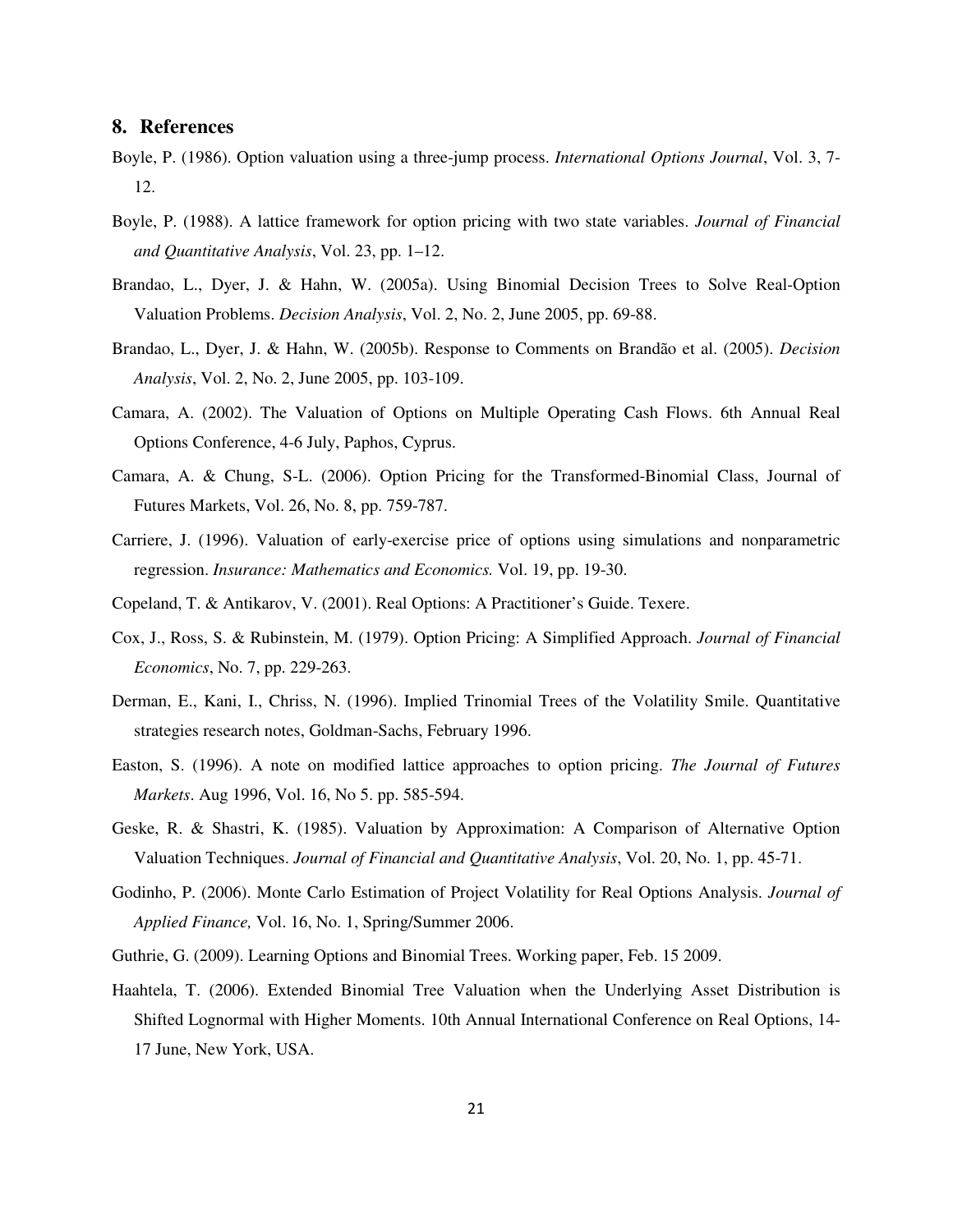- Haahtela, T. (2008). Volatility and Ambiguity in Simulation-based Volatility Estimation. 12<sup>th</sup> Annual International Conference on Real Options, 9-12 July, Rio de Janeiro, Brazil.
- Haahtela, T. (2010a). Regression sensitivity analysis for cash flow simulation based real option valuation. 6th International Conference on Sensitivity Analysis of Model Output, 19-22 July, Milano, Italy.
- Haahtela, T. (2010b). Cash flow simulation embedded real options. International Conference on Applied Operational Research, 25-27 August, Turku, Finland
- Hahn, W. (2005). *A Discrete-Time Approach for Valuing Real Options with Underlying Mean-Reverting Stochastic Processes*. Dissertation, The University of Texas at Austin, USA.
- Hahn, W., Dyer, J. (2007). Discrete time modelling of mean-reverting stochastic processes for real option valuation. *European journal of operational research*. Vol. 184, No. 2, pp. 534-548.
- Herath, H.. & Park, C. (2002). Multi-stage capital investment opportunities as compound real options *The Engineering Economist*, Vol. 47, No.1, pp. 1-27.
- Hull, J. (2006). Options, futures and other derivatives,  $6<sup>th</sup>$  edition. Prentice-Hall.
- Jabbour, G., Kramin, M. & Young, S. (2001). Two-state Option Pricing: Binomial Models Revisited. *Journal of Futures Markets*, Nov 2001, Vol. 21, pp. 987-1001.
- Jarrow, R. & Rudd, A. (1982) Approximate option valuation for arbitrary stochastic processes. *Journal of Financial Economics*, Vol. 10, pp. 347-369.
- Kamrad, B. (1990). A multinomial lattice option pricing methodology for valuing risky ventures: Multiple sources of uncertainty. Dissertation, Case Western University, 1990.
- Kamrad, B. & Ritchken, P. (1991). Multinomial Approximating Models for Options with k State Variables. *Management Science*, Vol. 37, No. 12, pp. 1640-1653.
- Longstaff, F. & Schwartz, E. (2001). Valuing American options by simulation: A simple least-squares approach. *Review of Financial Studies*, Vol. 14, No. 1, pp. 113–147.
- Mun, J. (2003). *Real Options Analysis Course: Business Cases and Software Applications*. John Wiley & Sons, New Jersey, USA.
- Mun, J. (2006). *Real Options Analysis: Tools and Techniques for Valuing Investments and Decisions*. John Wiley & Sons, New Jersey, USA.
- Rendleman, R. & Bartter, B. (1979). Two-state Option Pricing. *Journal of Finance*, 34, pp. 1092-1110.
- Rubinstein, M. (1983). Displaced diffusion option pricing. *Journal of Finance*, Vol. 38, No.1, March 1983, pp. 213-217.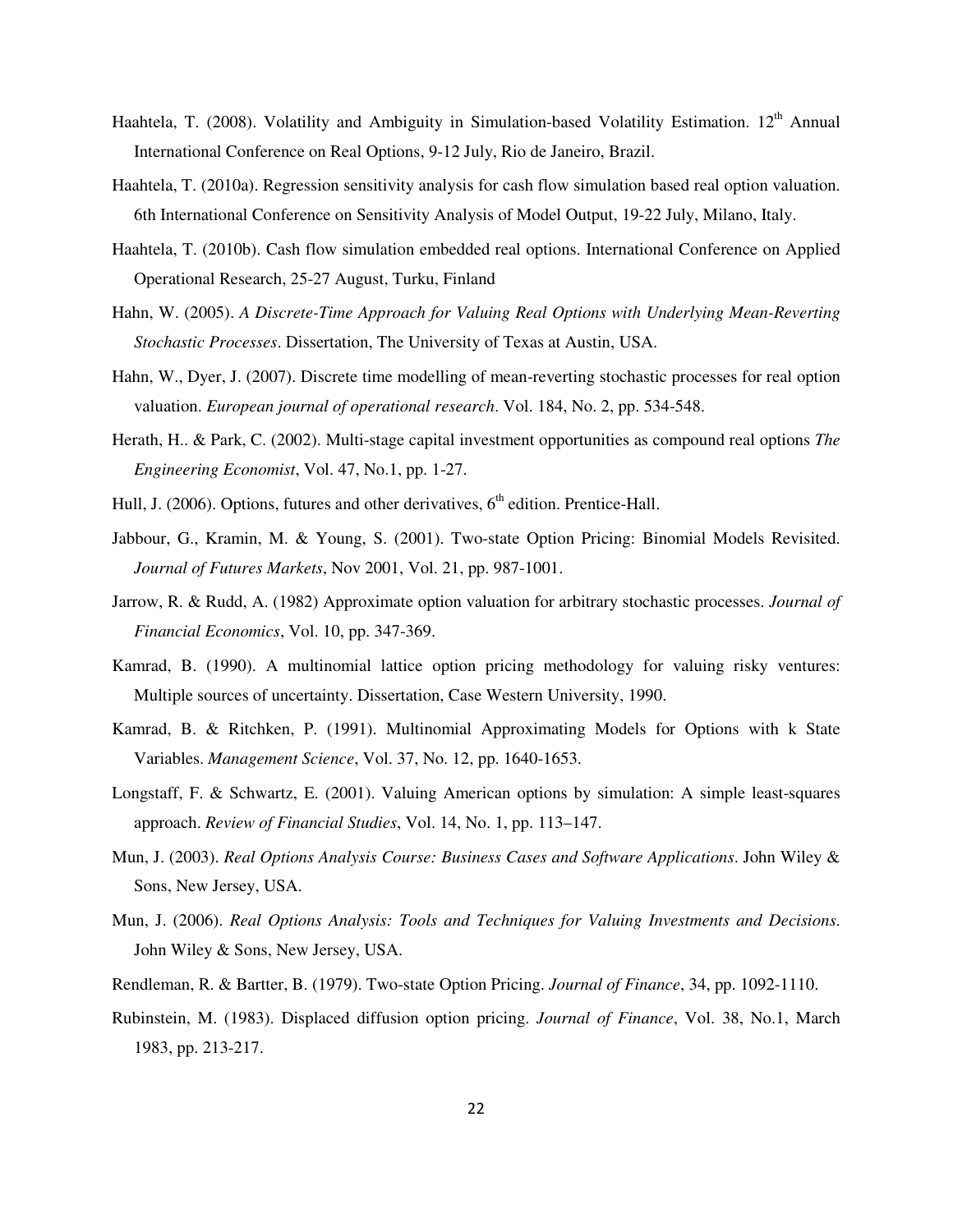- Schwartz, E. & Moon, M. (2000). Evaluating Research and Development Investments, in *Project flexibility, agency and competition*, eds. Brennan, M. & Trigeorgis, L., Oxford University Press, pp. 85-106.
- Smith, J. (2005) Alternative Approaches for Solving Real-Options Problems (Comments on Brandão et al. 2005). *Decision Analysis*, Vol. 2, No. 2, June 2005, pp. 89–102.
- Tian, Y. (1993). A modified lattice approach to option pricing. *The Journal of Futures Markets*, Vol. 13, No. 5, pp. 563-577.
- Tian, Y. (1999). A flexible binomial option pricing model. *The Journal of Futures Markets*, Vol. 19, No. 7, pp. 817-843.
- Trigeorgis, L. (1991). A Log-Transformed Binomial Numerical Analysis Method for Valuing Complex Multi-Option Investments. *Journal of Financial and Quantitative Analysis*, Vol. 26, No. 3, pp. 309- 326.
- Trigeorgis, L. (1996). *Real Options: Managerial Flexibility and Strategy in Resource Allocation*. MIT Press.
- Widdicks, M., Andricopoulos, A., Newton, D., Duck, P. (2002). On the enhanced convergence of standard lattice methods for option pricing. *Journal of Futures Markets*, Vol. 22, No. 4, pp. 315-338.
- Willmer, R. (1995). Valuing Start-up venture growth options. in Real options in capital investment: models, strategies, and applications, ed. Trigeorgis, L., Praeger 1995, USA, pp. 221-239.
- Wilmott, P., Howison, S., Dewynne, J. (1995). The Mathematics of Financial Derivatives, Cambridge University Press, USA.
- Yuen, F., Yang, H. (2010). Option pricing with regime switching by trinomial tree method. *Journal of computational and applied mathematics*, 233, pp. 1821-1833.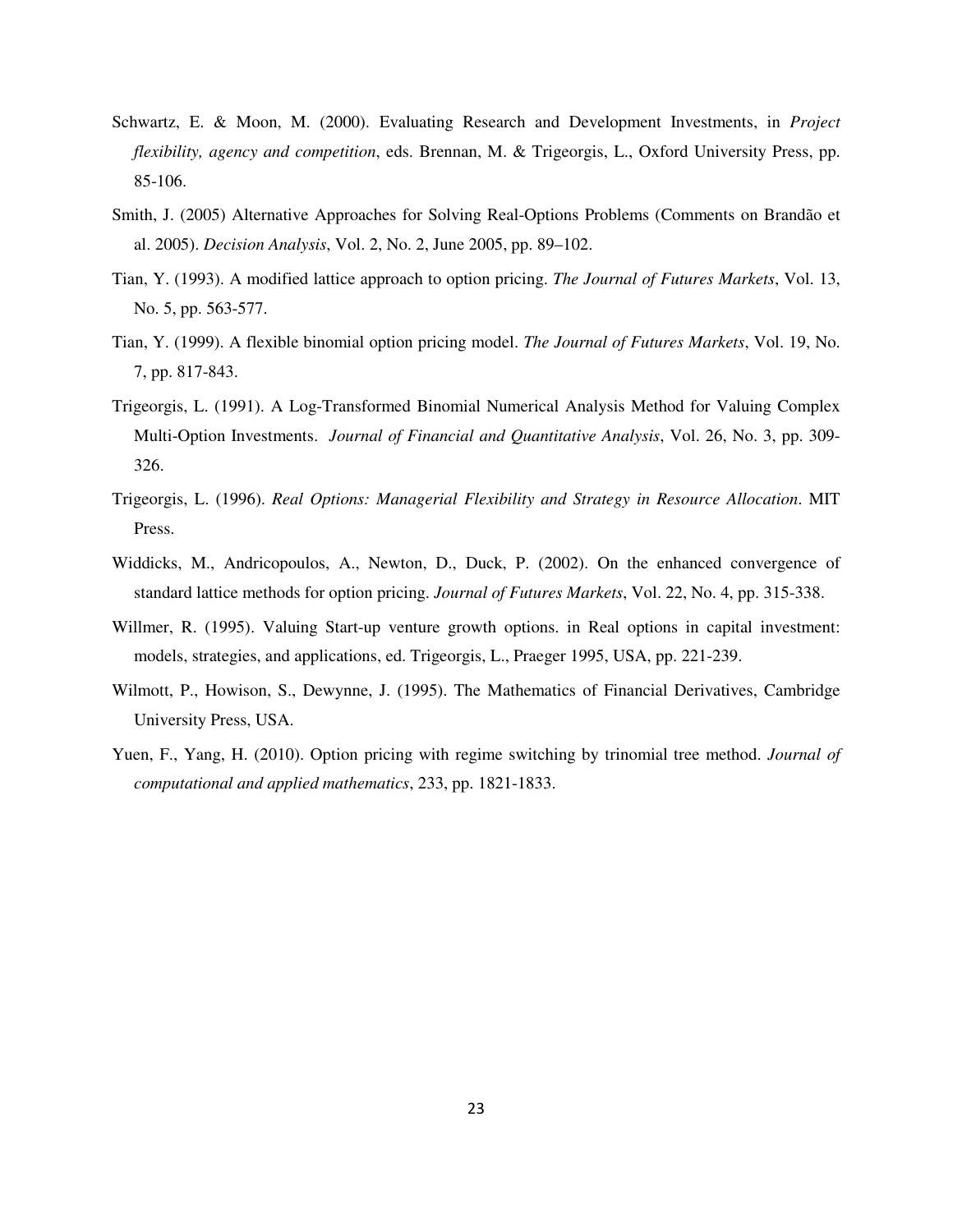## **APPENDIX 1: Illustration of gBm and displaced diffusion recombining trinomial trees with changing volatility in a spreadsheet format.**

Figure 2 presents a trinomial tree of this paper in a spreadsheet calculation format. The stochastic process is described either according to  $Std(S)$  or  $\sigma_i$ . Other input parameters are r, T, n, and S.

If we do not know  $\sigma_i$ , we can calculate them from the standard deviation of the stochastic process according to eq. (44). Then we choose the maximum of  $\sigma_i$ , and together with other parameters, set m =  $e^{r\Delta t}$  and calculate values for u (eq. 37) and d (eq. 38). Then, transition probabilities  $p_u$ ,  $p_d$ and  $p_m$  are calculated according eq. (34) – (36). Then we calculate the transition probabilities  $p_u^i$ ,  $p_{\mu}^{i}$  and  $p_{\mu}^{i}$  for other time periods according eq. (39) – (41). The trinomial tree is constructed and then used for valuation similarly to other common trees.

| r                | 0,05   | $\sigma_{\text{max}}$ | 41,85% | u    | 1,4417 | $p_u$ | 0,3244 |                |
|------------------|--------|-----------------------|--------|------|--------|-------|--------|----------------|
| Τ                | 4      | λ                     | 1,12   | m    | 1,0253 | $p_m$ | 0,2194 |                |
| n                | 8      |                       |        | d    | 0,7292 | $p_d$ | 0,4562 |                |
| S                | 1000   |                       |        |      |        |       |        |                |
|                  |        |                       |        |      |        |       |        |                |
| $Std(S)_{i}$     | 460    |                       | 582    |      | 658    |       | 721    |                |
| $\sigma_{\rm i}$ | 41,85% |                       | 26,38% |      | 18,28% |       | 14,41% |                |
|                  |        |                       |        |      |        |       |        |                |
| $p_u$ '          | 0,3244 |                       | 0,1289 |      | 0,0619 |       | 0,0385 |                |
| $p_m$ '          | 0,2194 |                       | 0,6899 |      | 0,8510 |       | 0,9075 |                |
| $p_d$ '          | 0,4562 |                       | 0,1812 |      | 0,0871 |       | 0,0541 |                |
|                  |        |                       |        |      |        |       |        |                |
|                  | year 1 |                       | year 2 |      | year 3 |       | year 4 |                |
|                  |        |                       |        |      |        |       |        |                |
|                  |        |                       |        |      |        |       | 12943  | 18659<br>13270 |
|                  |        |                       |        |      |        | 8978  | 9205   | 9438           |
|                  |        |                       |        |      | 6227   | 6385  | 6547   | 6712           |
|                  |        |                       |        | 4320 | 4429   | 4541  | 4656   | 4774           |
|                  |        |                       | 2996   | 3072 | 3150   | 3230  | 3311   | 3395           |
|                  |        | 2078                  | 2131   | 2185 | 2240   | 2297  | 2355   | 2415           |
|                  | 1442   | 1478                  | 1516   | 1554 | 1593   | 1634  | 1675   | 1717           |
| 1000             | 1025   | 1051                  | 1078   | 1105 | 1133   | 1162  | 1191   | 1221           |
|                  | 729    | 748                   | 767    | 786  | 806    | 826   | 847    | 869            |
|                  |        | 532                   | 545    | 559  | 573    | 588   | 603    | 618            |
|                  |        |                       | 388    | 398  | 408    | 418   | 429    | 439            |
|                  |        |                       |        | 283  | 290    | 297   | 305    | 312            |
|                  |        |                       |        |      | 206    | 211   | 217    | 222            |
|                  |        |                       |        |      |        | 150   | 154    | 158            |
|                  |        |                       |        |      |        |       | 110    | 112            |
|                  |        |                       |        |      |        |       |        | 80             |